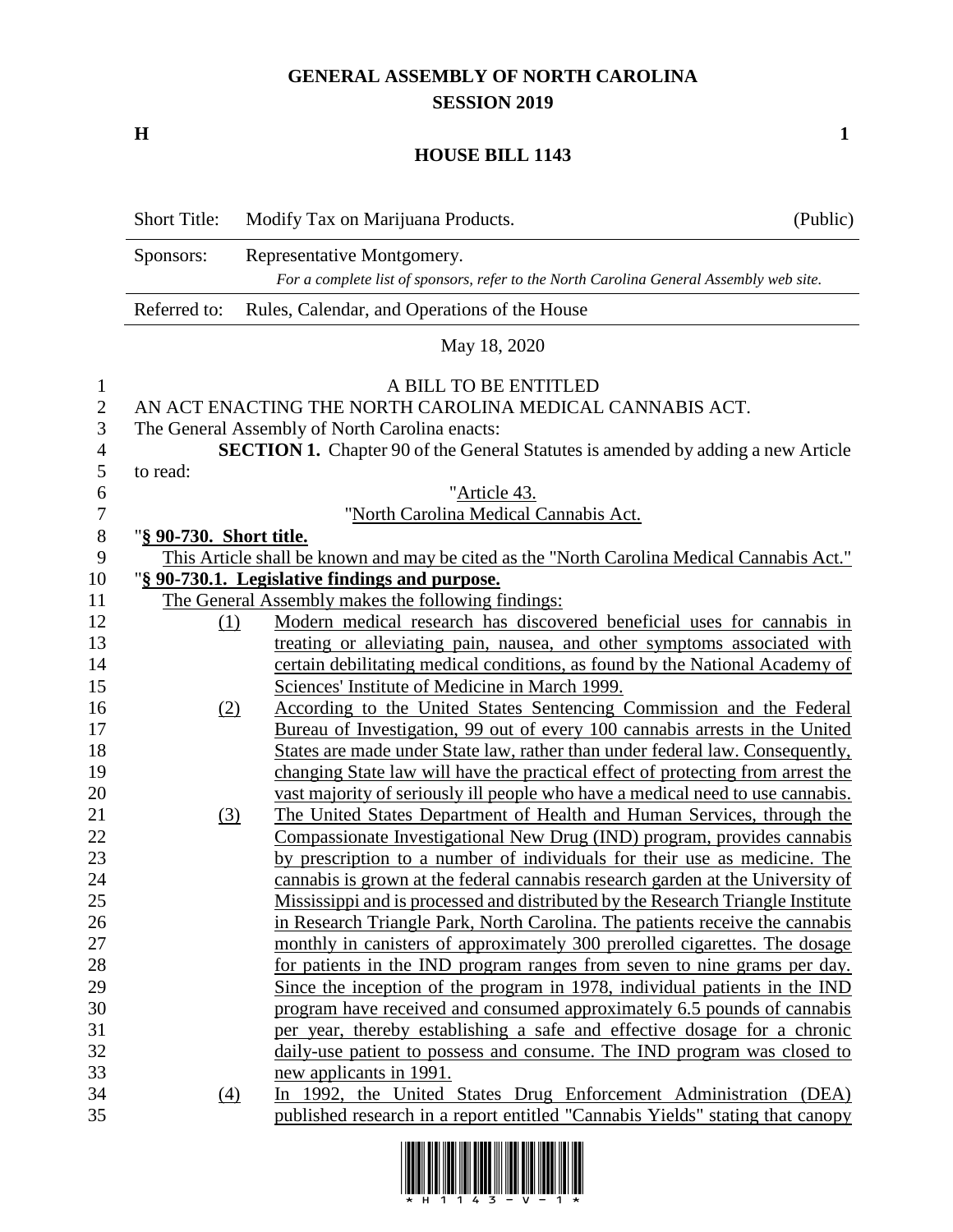|                           | <b>General Assembly Of North Carolina</b>                                                                                                                          | <b>Session 2019</b> |
|---------------------------|--------------------------------------------------------------------------------------------------------------------------------------------------------------------|---------------------|
|                           | cover, rather than the number of plants, is the most accurate indicator of a                                                                                       |                     |
|                           | garden's yield. According to the DEA report, 250 square feet of mature garden                                                                                      |                     |
|                           | canopy will typically yield six pounds of processed cannabis per year, a                                                                                           |                     |
|                           | common amount for patients who use cannabis daily, and less than the amount                                                                                        |                     |
|                           | prescribed and delivered to the IND patients by the federal government.                                                                                            |                     |
| (5)                       | Although federal law currently prohibits any use of cannabis outside of the                                                                                        |                     |
|                           | IND program, the laws of Alaska, Arizona, Arkansas, California, Colorado,                                                                                          |                     |
|                           | Connecticut, Delaware, the District of Columbia, Florida, Guam, Hawaii,                                                                                            |                     |
|                           | Illinois, Iowa, Louisiana, Maine, Maryland, Massachusetts, Michigan,                                                                                               |                     |
|                           | Minnesota, Missouri, Montana, Nevada, New Hampshire, New Jersey, New                                                                                               |                     |
|                           | Mexico, New York, North Dakota, Ohio, Oklahoma, Oregon, Pennsylvania,                                                                                              |                     |
|                           | Puerto Rico, Rhode Island, Utah, Vermont, Washington, and West Virginia                                                                                            |                     |
|                           | permit the medical use and cultivation of cannabis. North Carolina joins in                                                                                        |                     |
|                           | this effort for the health and welfare of its citizens.                                                                                                            |                     |
| (6)                       | States are not required to enforce federal law or prosecute people for engaging                                                                                    |                     |
|                           | in activities prohibited by federal law. Therefore, compliance with this Article                                                                                   |                     |
|                           | does not put the State of North Carolina in violation of federal law.                                                                                              |                     |
| (7)                       | Compassion dictates that State law should make a distinction between the                                                                                           |                     |
|                           | medical and nonmedical use of cannabis. Hence, the purpose of this Article is                                                                                      |                     |
|                           | to protect patients with debilitating medical conditions, and their physicians                                                                                     |                     |
|                           | and caregivers, from arrest and prosecution, criminal and other penalties, and                                                                                     |                     |
|                           | property forfeiture by allowing the beneficial use of medical cannabis in a                                                                                        |                     |
|                           | regulated system for alleviating symptoms caused by debilitating medical                                                                                           |                     |
|                           | conditions and their medical treatments.                                                                                                                           |                     |
| (8)                       | This Article is intended to make only those changes to existing North Carolina                                                                                     |                     |
|                           | laws that are necessary to protect patients and their doctors from criminal and                                                                                    |                     |
|                           | civil penalties and is not intended to change current civil and criminal laws                                                                                      |                     |
|                           | governing the use of cannabis for nonmedical purposes.                                                                                                             |                     |
| (9)                       | The General Assembly enacts this Article pursuant to its police power to enact<br>legislation for the protection of the health of its citizens, as reserved to the |                     |
|                           | State in the Tenth Amendment of the United States Constitution.                                                                                                    |                     |
| "§ 90-730.2. Definitions. |                                                                                                                                                                    |                     |
|                           | The following definitions apply in this Article:                                                                                                                   |                     |
| (1)                       | "Adequate supply" has the following meanings:                                                                                                                      |                     |
|                           | An amount of usable cannabis derived solely from an intrastate source<br>a.                                                                                        |                     |
|                           | that is possessed by a qualified patient, or collectively possessed by a                                                                                           |                     |
|                           | qualified patient and the qualified patient's designated caregiver, in an                                                                                          |                     |
|                           | amount that does not exceed what is reasonably necessary to assure                                                                                                 |                     |
|                           | the uninterrupted availability of cannabis for a period of three months,                                                                                           |                     |
|                           | in any form recommended by the qualified patient's physician for the                                                                                               |                     |
|                           | purpose of alleviating the symptoms or effects of the qualified patient's                                                                                          |                     |
|                           | debilitating medical condition.                                                                                                                                    |                     |
|                           | For a qualified patient for whom a delivery method of inhalation of<br><u>b.</u>                                                                                   |                     |
|                           | cannabis vapor or smoking is recommended by the qualified patient's                                                                                                |                     |
|                           | physician, "adequate supply" means not more than 24 ounces of                                                                                                      |                     |
|                           | cannabis in a form usable for that purpose.                                                                                                                        |                     |
| (2)                       | "Bona fide physician-patient relationship" means a physician and a patient                                                                                         |                     |
|                           | have a treatment or counseling relationship in which the physician has                                                                                             |                     |
|                           | completed a full assessment of the patient's medical history and current                                                                                           |                     |
|                           | medical condition, including an appropriate physical examination, and the                                                                                          |                     |
|                           | physician is available or offers to provide follow-up care and treatment to the                                                                                    |                     |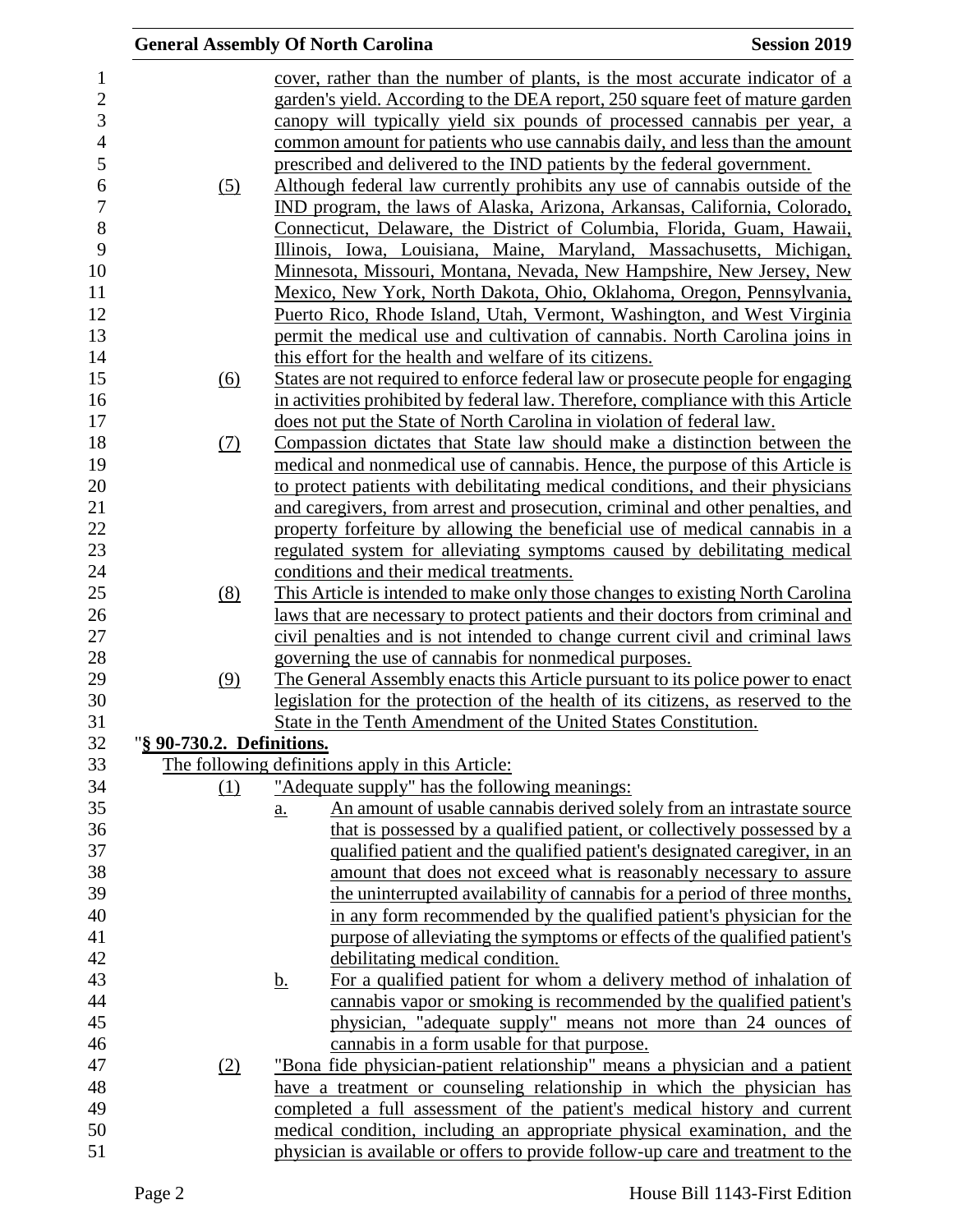|                   | <b>General Assembly Of North Carolina</b>                                            | <b>Session 2019</b> |
|-------------------|--------------------------------------------------------------------------------------|---------------------|
|                   | patient, including patient examinations, to determine the efficacy of the use of     |                     |
|                   | medical cannabis as a treatment for the patient's medical condition.                 |                     |
| (3)               | "Cannabis" means marijuana as defined in G.S. 90-87(16).                             |                     |
| $\left(4\right)$  | "Cannabis-infused product" means a product infused with cannabis that is             |                     |
|                   | intended for use or consumption other than by inhalation or smoking. The term        |                     |
|                   | includes edible products, ointments, and tinctures.                                  |                     |
| $\left( 5\right)$ | "Canopy" means the foliage of growing plants.                                        |                     |
| (6)               | "Canopy cover" means the area shaded by the foliage of growing plants.               |                     |
| (7)               | "Debilitating medical condition" means any of the following:                         |                     |
|                   | Cancer; gliomas; glaucoma; positive status<br>$\underline{a}$ .                      | for<br>human        |
|                   | immunodeficiency virus (HIV); acquired immune deficiency                             |                     |
|                   | syndrome (AIDS); hepatitis C; porphyria; amyotrophic lateral                         |                     |
|                   | sclerosis (Lou Gehrig's disease or ALS); Alzheimer's disease;                        |                     |
|                   | nail-patella syndrome; fibromyalgia; severe migraines; multiple                      |                     |
|                   | sclerosis; celiac disease; Crohn's disease; diabetes mellitus; dystonia;             |                     |
|                   | gastrointestinal disorders; hypertension; incontinence; injury or                    |                     |
|                   | the spinal cord, spinal column, or vertebra;<br>disease<br>to                        |                     |
|                   | methicillin-resistant Staphylococcus aureus (MRSA); myelomalacia;                    |                     |
|                   | osteoporosis; pruritus; rheumatoid arthritis; sleep apnea; Tourette's                |                     |
|                   | syndrome; or the treatment of such conditions.                                       |                     |
|                   | A chronic or debilitating disease or medical condition or its treatment<br><u>b.</u> |                     |
|                   | that produces one or more of the following: cachexia or wasting                      |                     |
|                   | syndrome; severe pain; severe nausea; anorexia; seizures, including                  |                     |
|                   | those characteristic of epilepsy; or severe and persistent muscle                    |                     |
|                   | spasms, including those characteristic of multiple sclerosis (MS),                   |                     |
|                   | amyotrophic lateral sclerosis (Lou Gehrig's disease or ALS), or                      |                     |
|                   | Crohn's disease.                                                                     |                     |
|                   | Any other serious medical or mental condition or its treatment<br>$\underline{c}$ .  |                     |
|                   | approved by a physician or other practitioner authorized to prescribe                |                     |
|                   | or recommend a controlled substance classified in the schedules set                  |                     |
|                   | forth in either the Controlled Substances Act (Article 5 of Chapter 90               |                     |
|                   | of the General Statutes) or the federal Comprehensive Drug Abuse                     |                     |
|                   | Prevention and Control Act of 1970, P.L. 91-513, 84 Stat. 1236 (Oct.                 |                     |
|                   | 27, 1970).                                                                           |                     |
| (8)               | <u>"Designated caregiver" means a person who is at least 21 years of age and</u>     |                     |
|                   | who has agreed to assist with a qualified patient's medical use of cannabis.         |                     |
| (9)               | "Licensed medical cannabis center" means a person licensed pursuant to               |                     |
|                   | G.S. 90-730.6 to operate a business that sells cannabis and cannabis-infused         |                     |
|                   | products to registry identification cardholders and other licensed medical           |                     |
|                   | cannabis centers.                                                                    |                     |
| (10)              | "Licensed producer of cannabis-infused products" means a person licensed             |                     |
|                   | pursuant to G.S. 90-730.6 to operate a business producing cannabis-infused           |                     |
|                   | products.                                                                            |                     |
| (11)              | "Licensed producer of medical cannabis" means a person licensed pursuant to          |                     |
|                   | G.S. 90-730.6 to cultivate cannabis for sale to a licensed medical cannabis          |                     |
|                   | center.                                                                              |                     |
| (12)              | "Medical use of cannabis" or "medical use" means the acquisition, possession,        |                     |
|                   | use, internal possession, delivery, transfer, or transportation of cannabis or       |                     |
|                   | paraphernalia relating to the administration of cannabis to treat or alleviate a     |                     |
|                   | qualified patient's medical condition or symptoms associated with the medical        |                     |
|                   | condition or its treatment.                                                          |                     |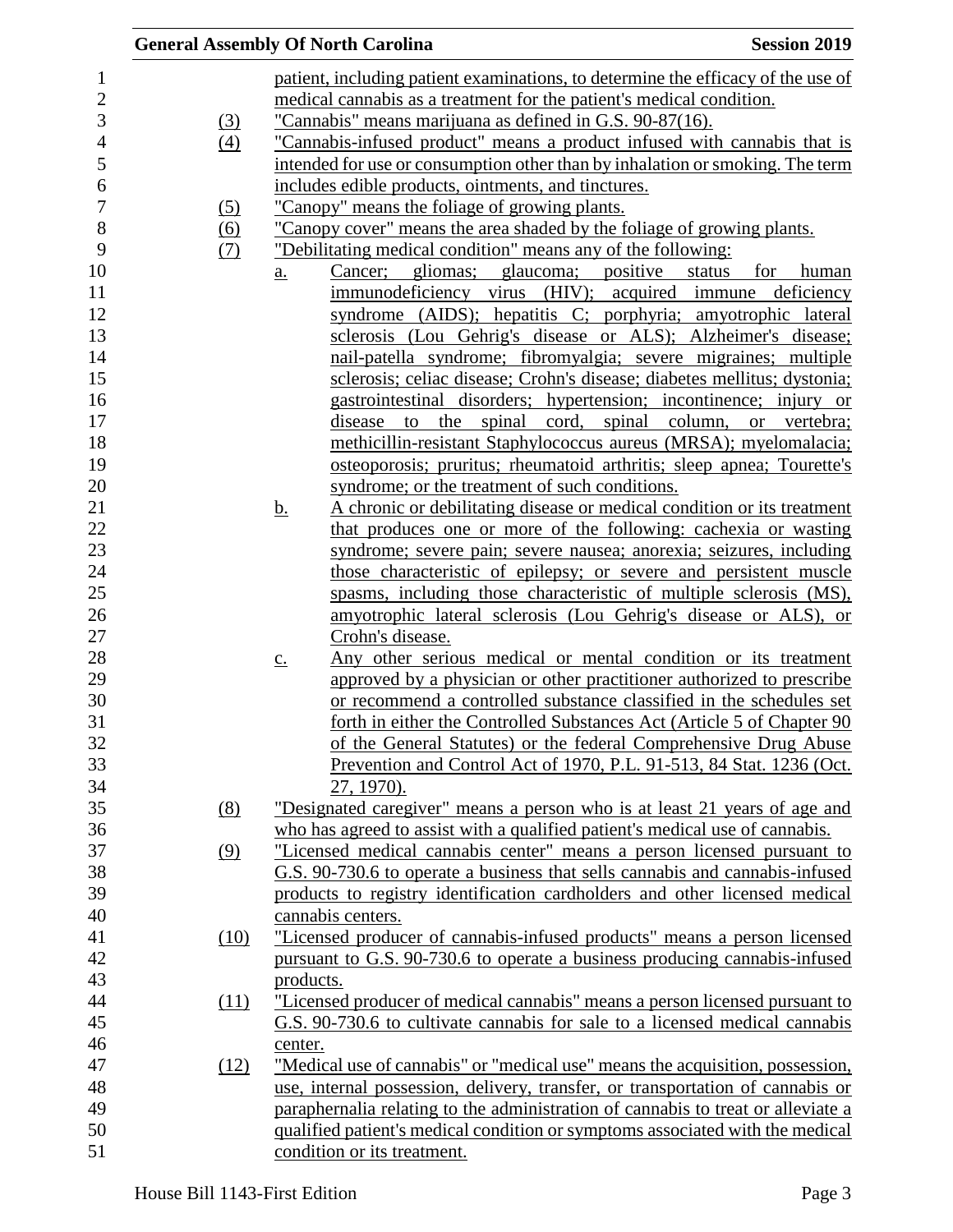|                |                            | <b>General Assembly Of North Carolina</b>                                                              | <b>Session 2019</b> |
|----------------|----------------------------|--------------------------------------------------------------------------------------------------------|---------------------|
| $\mathbf{1}$   | (13)                       | "Physician" means a person licensed under Article 1 of Chapter 90 of the                               |                     |
| $\overline{c}$ |                            | General Statutes who is in good standing to practice medicine in this State.                           |                     |
| 3              | (14)                       | "Producer" includes a producer of medical cannabis and a producer of                                   |                     |
| $\overline{4}$ |                            | cannabis-infused products.                                                                             |                     |
| 5              | (15)                       | <u>"Qualified patient" means a person who has been diagnosed by a physician as</u>                     |                     |
| 6              |                            | having a debilitating medical condition.                                                               |                     |
| $\overline{7}$ | (16)                       | "Registry identification cardholder" means a qualified patient or a designated                         |                     |
| 8              |                            | caregiver who holds a valid registry identification card issued by the North                           |                     |
| 9              |                            | Carolina Department of Health and Human Services pursuant to                                           |                     |
| 10             |                            | G.S. 90-730.5.                                                                                         |                     |
| 11             | (17)                       | "Registry identification card" means a document issued by the North Carolina                           |                     |
| 12             |                            | Department of Health and Human Services pursuant to G.S. 90-730.5 that                                 |                     |
| 13             |                            | identifies a person as a qualified patient or designated caregiver.                                    |                     |
| 14             | (18)                       | "Regulated medical cannabis supply system" or "system" means the system                                |                     |
| 15             |                            | established by the North Carolina Department of Agriculture and Consumer                               |                     |
| 16             |                            | Services pursuant to G.S. 90-730.6 to provide a safe method for producing                              |                     |
| 17             |                            | and distributing cannabis to registry identification cardholders and persons                           |                     |
| 18             |                            | licensed to produce and distribute cannabis and cannabis-infused products to                           |                     |
| 19             |                            | registry identification cardholders.                                                                   |                     |
| 20             | (19)                       | "Usable cannabis" means the dried buds and mature female flowers of the                                |                     |
| 21             |                            | plant of the genus Cannabis, and any mixture or preparation thereof, that are                          |                     |
| 22             |                            | appropriate for medical use as provided in this Article.                                               |                     |
| 23             | (20)                       | "Written certification" means a statement in a patient's medical records or a                          |                     |
| 24             |                            | statement signed by a physician with whom the patient has a bona fide                                  |                     |
| 25             |                            | physician-patient relationship indicating that, in the physician's professional                        |                     |
| 26             |                            | opinion, the patient has a debilitating medical condition and the potential                            |                     |
| 27             |                            | health benefits of the medical use of cannabis would likely outweigh the                               |                     |
| 28             |                            | health risks for the patient.                                                                          |                     |
| 29             |                            | "§ 90-730.3. Protections for the medical use of cannabis.                                              |                     |
| 30             | (a)                        | A qualified patient shall not be subject to arrest, prosecution, or penalty in any                     |                     |
| 31             |                            | manner, or denied any right or privilege, including, but not limited to, civil penalty or disciplinary |                     |
| 32             |                            | action by a business or occupational or professional licensing board or bureau, for the possession     |                     |
| 33             |                            | or purchase of cannabis for medical use by the qualified patient if the quantity of usable cannabis    |                     |
| 34             |                            | possessed or purchased does not exceed an adequate supply, as determined by the qualified              |                     |
| 35             | patient's physician.       |                                                                                                        |                     |
| 36             | (b)                        | A designated caregiver shall not be subject to arrest, prosecution, or penalty in any                  |                     |
| 37             |                            | manner, or denied any right or privilege, including imposition of a civil penalty or disciplinary      |                     |
| 38             |                            | action by a business or occupational or professional licensing board or bureau, for the possession     |                     |
| 39             |                            | or purchase of cannabis for medical use by the qualified patient if the quantity of cannabis           |                     |
| 40             |                            | possessed or purchased does not exceed an adequate supply for the qualified patient, as                |                     |
| 41             |                            | determined by the qualified patient's physician.                                                       |                     |
| 42             | (c)                        | If usable cannabis is infused or added as an ingredient to food, salve, tincture, or any               |                     |
| 43             |                            | other preparation to be consumed or used by a qualified patient, the weight of the other               |                     |
| 44             |                            | ingredients that are not usable cannabis shall not be included for the purpose of determining          |                     |
| 45             |                            | whether a qualified patient is in possession of an amount of cannabis that exceeds the qualified       |                     |
| 46             | patient's adequate supply. |                                                                                                        |                     |
| 47             | (d)                        | Subsection (a) of this section does not apply to a qualified patient under 18 years of                 |                     |
| 48             |                            | age, unless all of the following criteria are met:                                                     |                     |
| 49             | (1)                        | The qualified patient's physician has explained the potential risks and benefits                       |                     |
| 50             |                            | of the medical use of cannabis to the qualified patient and to a parent,                               |                     |
| 51             |                            | guardian, or person having legal custody of the qualified patient.                                     |                     |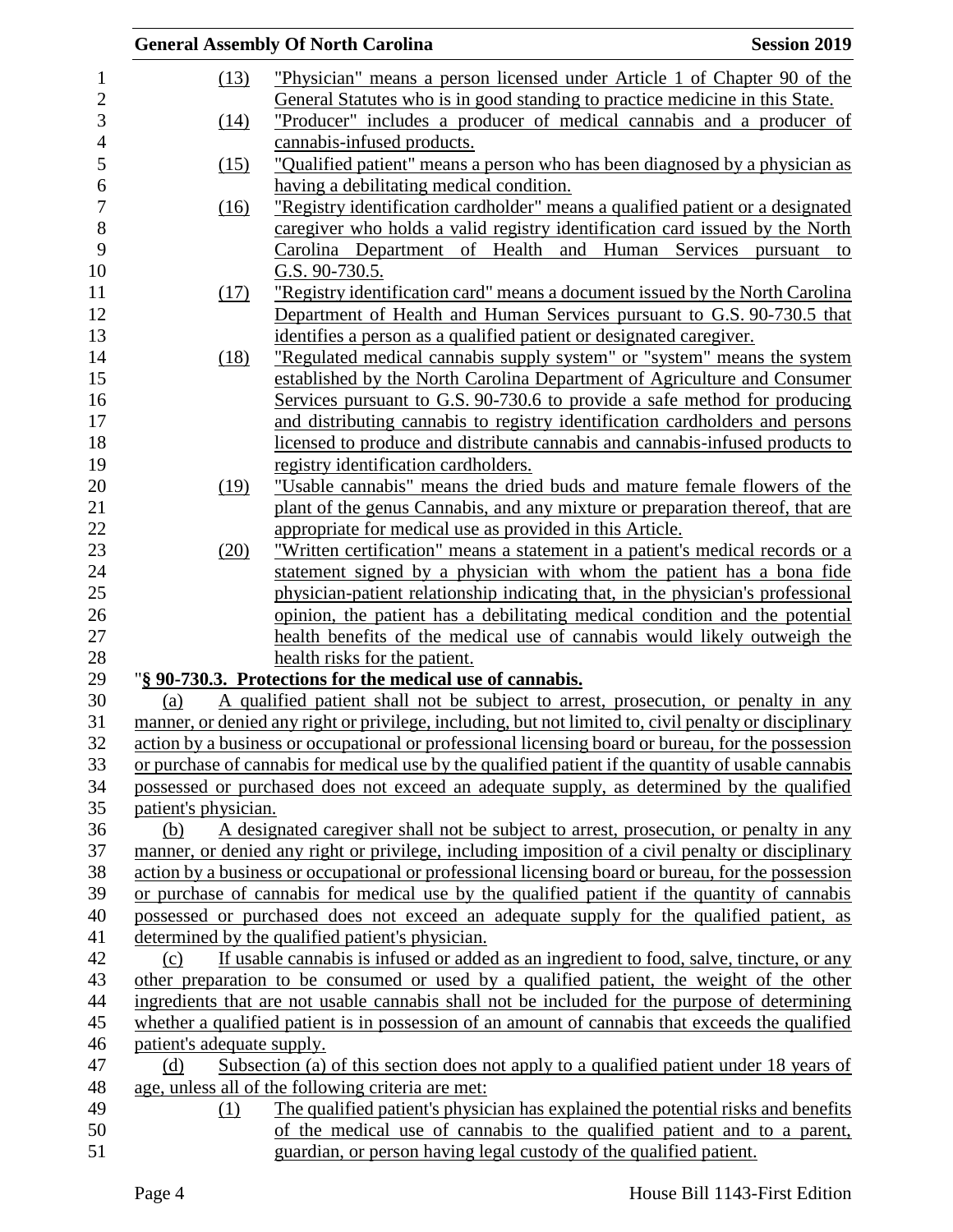|                | <b>General Assembly Of North Carolina</b>                                                             | <b>Session 2019</b> |
|----------------|-------------------------------------------------------------------------------------------------------|---------------------|
| $\mathbf 1$    | (2)<br>A parent, guardian, or person having legal custody of the qualified patient                    |                     |
| $\overline{c}$ | consents in writing to (i) allow the qualified patient's medical use of cannabis,                     |                     |
| 3              | (ii) serve as the qualified patient's designated caregiver, and (iii) control the                     |                     |
| $\overline{4}$ | dosage and frequency of the medical use of cannabis by the qualified patient.                         |                     |
| 5              | A qualified patient or a designated caregiver shall be granted the full legal protections<br>(e)      |                     |
| 6              | provided in this section as long as the qualified patient or designated caregiver is in possession    |                     |
| $\overline{7}$ | of a registry identification card. If the qualified patient or designated caregiver is not in         |                     |
| 8              | possession of a registry identification card, the individual shall be given an opportunity to         |                     |
| 9              | produce the registry identification card before the initiation of any arrest, criminal charges, or    |                     |
| 10             | other penalties.                                                                                      |                     |
| 11             | A qualified patient or a designated caregiver is presumed to be engaged in the medical<br>(f)         |                     |
| 12             | use of cannabis if the qualified patient or designated caregiver is in possession of a registry       |                     |
| 13             | identification card and an amount of cannabis that does not exceed the qualified patient's            |                     |
| 14             | adequate supply. This presumption may be rebutted only by evidence that the qualified patient         |                     |
| 15             | or designated caregiver engaged in conduct related to cannabis for a purpose other than               |                     |
| 16             | alleviating the qualified patient's debilitating medical condition or symptoms associated with the    |                     |
| 17             | debilitating medical condition.                                                                       |                     |
| 18             | A designated caregiver may receive reimbursement for costs associated with assisting<br>(g)           |                     |
| 19             | a qualified patient in the medical use of cannabis. Reimbursement for these costs does not            |                     |
| 20             | constitute the sale of a controlled substance under Article 5 of Chapter 90 of the General Statutes.  |                     |
| 21             | A school, employer, or landlord shall neither refuse to enroll, employ, or lease to nor<br>(h)        |                     |
| 22             | otherwise penalize a qualified patient or a designated caregiver solely because of (i) the            |                     |
| 23             | individual's status as a qualified patient or a designated caregiver or (ii) the presence of cannabis |                     |
| 24             | metabolities resulting from medical use of cannabis in the individual's bodily fluids.                |                     |
| 25             | (i)<br>For the purposes of medical care, including organ transplants, a qualified patient's           |                     |
| 26             | authorized use of cannabis in accordance with this Article shall be treated in the same manner as     |                     |
| 27             | the authorized use of any other medication used at the direction of a physician and shall not         |                     |
| 28             | constitute the use of an illegal substance.                                                           |                     |
| 29             | A licensed producer of medical cannabis shall not be subject to arrest, prosecution, or<br>$\Omega$   |                     |
| 30             | penalty in any manner, or denied any right or privilege, or subject to disciplinary action by a       |                     |
| 31             | business or occupational or professional licensing board or bureau for producing, possessing,         |                     |
| 32             | distributing, or dispensing cannabis in a manner consistent with this Article.                        |                     |
| 33             | A physician shall not be subject to arrest, prosecution, or penalty in any manner, or<br>(k)          |                     |
| 34             | denied any right or privilege, or subject to increased monitoring or disciplinary action by the       |                     |
| 35             | North Carolina Medical Board or any other business or occupational or professional licensing          |                     |
| 36             | board or bureau for either of the following:                                                          |                     |
| 37             | Advising a patient about the risks and benefits of the medical use of cannabis<br>(1)                 |                     |
| 38             | or that the patient may benefit from the medical use of cannabis if, in the                           |                     |
| 39             | physician's medical judgment, the potential benefits of the medical use of                            |                     |
| 40             | cannabis would likely outweigh the health risks for that particular patient.                          |                     |
| 41             | Providing a patient with valid documentation, based upon the physician's<br>(2)                       |                     |
| 42             | assessment of the patient's medical history and current medical condition, that                       |                     |
| 43             | the potential benefits of the medical use of cannabis would likely outweigh                           |                     |
| 44             | the health risks for that particular patient.                                                         |                     |
| 45             | A physician shall not be subject to arrest, prosecution, or penalty in any manner, or<br>(l)          |                     |
| 46             | denied any right or privilege, or subject to disciplinary action by a business or occupational or     |                     |
| 47             | professional licensing board or bureau for discussing with a patient the benefits or health risks of  |                     |
| 48             | the medical use of cannabis or the interaction of cannabis with other substances.                     |                     |
| 49             | State and local law enforcement officers shall not harm, neglect, injure, or destroy an<br>(m)        |                     |
| 50             | individual's interest in or right to property that is possessed, owned, or used in connection with    |                     |
| 51             | the medical use of cannabis, or acts incidental to the medical use of cannabis, while the property    |                     |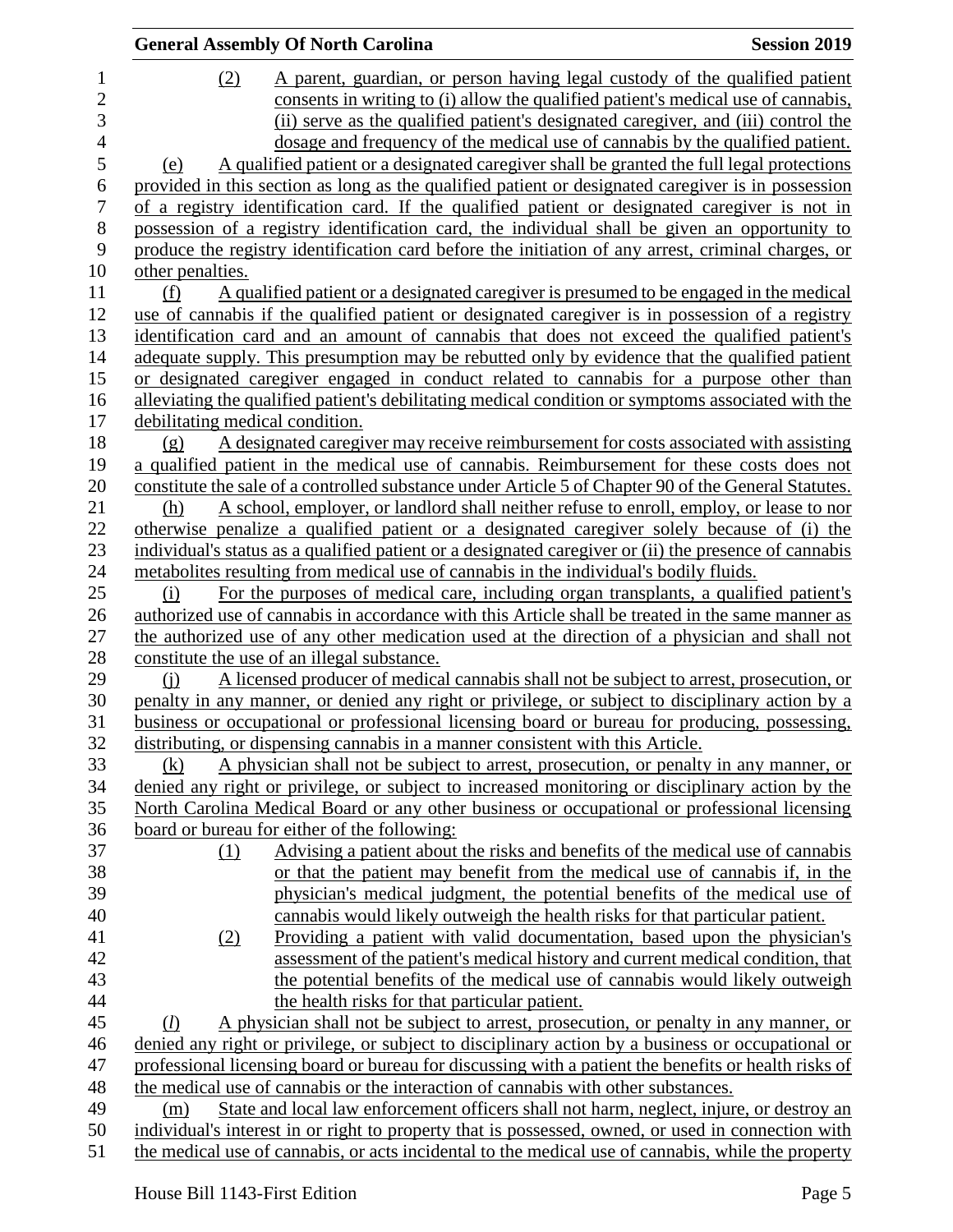## **General Assembly Of North Carolina Session 2019**

| $\mathbf{1}$     | is in the possession of State or local law enforcement officials as a result of a seizure of the                                                                                                    |
|------------------|-----------------------------------------------------------------------------------------------------------------------------------------------------------------------------------------------------|
| $\overline{c}$   | property in connection with the claimed medical use of cannabis. A person does not forfeit any                                                                                                      |
| 3                | right or interest in property seized in connection with the medical use of cannabis under any                                                                                                       |
| $\overline{4}$   | provision of State law providing for the forfeiture of property, unless the forfeiture is part of a                                                                                                 |
| 5                | sentence imposed upon the person as a result of a conviction of a criminal violation of this Article                                                                                                |
| 6                | or entry of a plea of guilty to such violation. Cannabis, paraphernalia, or other property seized                                                                                                   |
| $\boldsymbol{7}$ | from a qualified patient, designated caregiver, licensed medical cannabis center, licensed                                                                                                          |
| 8                | producer of medical cannabis, or licensed producer of cannabis-infused products in connection                                                                                                       |
| 9                | with the claimed medical use or production for medical use of cannabis shall be returned                                                                                                            |
| 10               | immediately upon the determination by a court, prosecutor, or law enforcement officer that the                                                                                                      |
| 11               | qualified patient, designated caregiver, or licensed producer of medical cannabis is entitled to the                                                                                                |
| 12               | protections of this Article. In making this determination, the court, a prosecutor, or a law                                                                                                        |
| 13               | enforcement officer shall consider as evidence the failure of law enforcement officers to actively                                                                                                  |
| 14               | investigate the case, a decision not to prosecute, the dismissal of charges, or acquittal.                                                                                                          |
| 15               | A person shall not be denied custody of, or visitation or parenting time with, a minor<br>(n)                                                                                                       |
| 16               | for conduct allowed under this Article.                                                                                                                                                             |
| 17               | There is no presumption of neglect or child endangerment for conduct allowed under<br>(0)                                                                                                           |
| 18               | this Article.                                                                                                                                                                                       |
| 19               | No person shall be subject to arrest or prosecution for constructive possession,<br>(p)                                                                                                             |
| 20               | conspiracy, aiding and abetting, being an accessory, or any other offense, for simply being in the                                                                                                  |
| 21               | presence or vicinity of the medical use of cannabis as permitted under this Article or for assisting                                                                                                |
| 22               | a qualified patient with using or administering cannabis.                                                                                                                                           |
| 23               | Possession of or application for a registry identification card shall not alone constitute<br>(q)                                                                                                   |
| 24               | probable cause to search the person or the property of the person possessing or applying for a                                                                                                      |
| 25               | registry identification card or otherwise subject the person or the person's property to inspection                                                                                                 |
| 26               | by any government agency.                                                                                                                                                                           |
| 27               | If an individual being investigated by a law enforcement officer employed by a<br>(r)                                                                                                               |
| 28               | State-funded or locally funded law enforcement agency credibly asserts during the course of the                                                                                                     |
| 29               | investigation that the individual is a qualified patient or designated caregiver, neither the law                                                                                                   |
| 30               | enforcement officer nor the law enforcement agency shall provide any information, except as                                                                                                         |
| 31<br>32         | required by federal law or the United States Constitution, from any cannabis-related investigation                                                                                                  |
| 33               | of the individual to any law enforcement authority that does not recognize the protections of this<br>Article. Any prosecution of the individual for a violation of this Article shall be conducted |
| 34               | pursuant to the laws of this State.                                                                                                                                                                 |
| 35               | Cannabis produced and possessed under this Article is exempt from the Unauthorized<br>(s)                                                                                                           |
| 36               | Substances Tax set forth in Article 2D of Chapter 105 of the General Statutes, and no tax under                                                                                                     |
| 37               | that Article may be levied against any qualified patient, designated caregiver, licensed medical                                                                                                    |
| 38               | cannabis center, licensed producer of medical cannabis, or licensed producer of cannabis-infused                                                                                                    |
| 39               | products operating in accordance with this Article.                                                                                                                                                 |
| 40               | Nothing in this Article shall be construed to extend the protections of this Article to<br>(t)                                                                                                      |
| 41               | any person, including a qualified patient, designated caregiver, licensed medical cannabis center,                                                                                                  |
| 42               | licensed producer of medical cannabis, or licensed producer of cannabis-infused products, to                                                                                                        |
| 43               | allow that person to acquire, possess, manufacture, produce, use, sell, distribute, dispense, or                                                                                                    |
| 44               | transport cannabis in a manner that is not consistent with this Article.                                                                                                                            |
| 45               | "§ 90-730.4. Prohibitions, restrictions, and limitations on medical use of cannabis.                                                                                                                |
| 46               | This Article does not permit any person to do any of the following:<br>(a)                                                                                                                          |
| 47               | Operate, navigate, or be in actual physical control of any motor vehicle,<br>(1)                                                                                                                    |
| 48               | aircraft, or motorboat while impaired by cannabis. However, a qualified                                                                                                                             |
| 49               | patient shall not be considered impaired solely due to the presence of cannabis                                                                                                                     |
| 50               | metabolites in the individual's system.                                                                                                                                                             |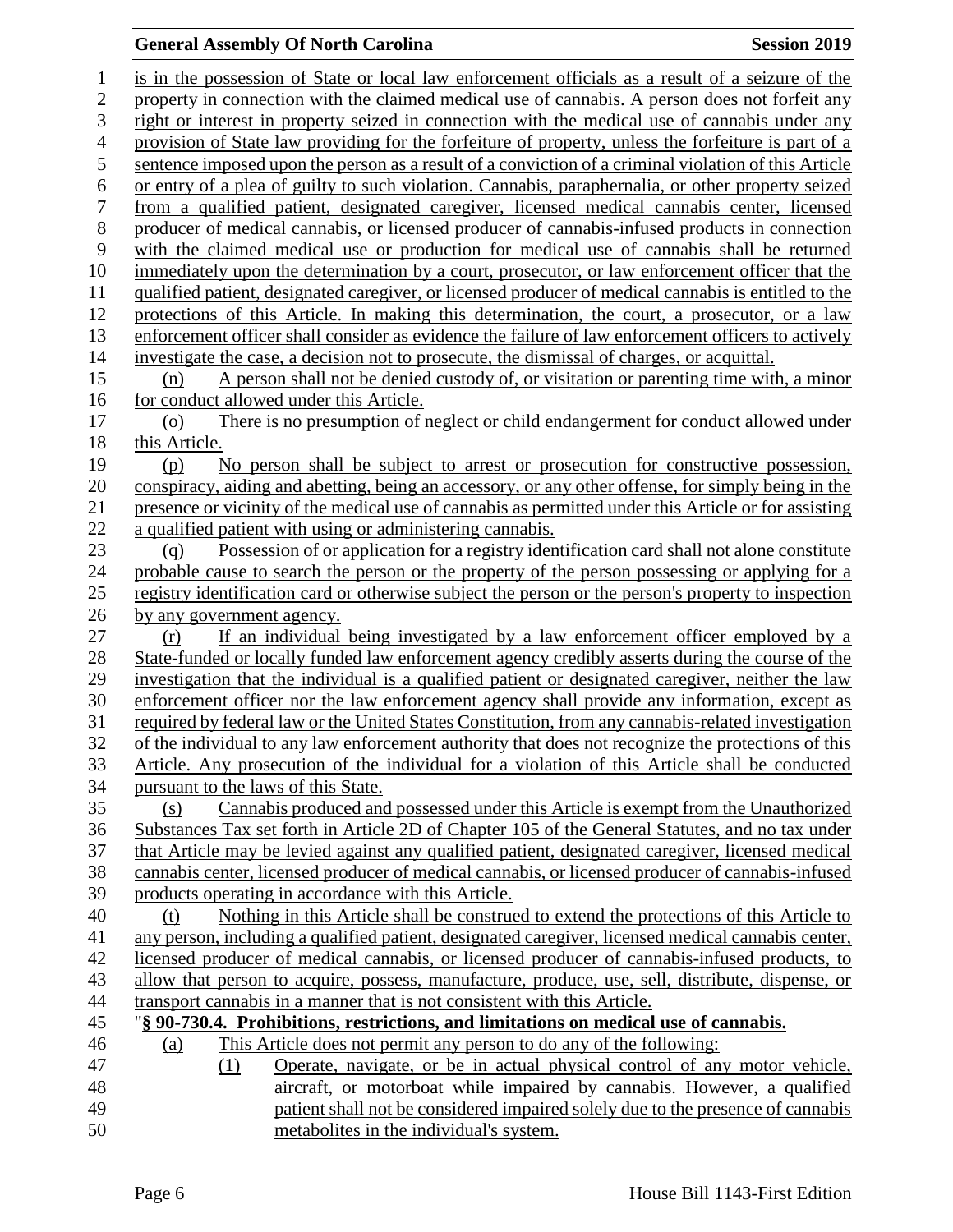| <b>General Assembly Of North Carolina</b>                                                                                                                                             | <b>Session 2019</b> |
|---------------------------------------------------------------------------------------------------------------------------------------------------------------------------------------|---------------------|
| Undertake any task under the influence of cannabis, when doing so would<br>(2)                                                                                                        |                     |
| constitute negligence or professional malpractice.                                                                                                                                    |                     |
| Smoke cannabis in a school bus or other form of public transportation, on any<br>(3)                                                                                                  |                     |
| school grounds, in any correctional facility, or in any public place in this State.                                                                                                   |                     |
| A person who commits an act prohibited by subsection (a) of this section is subject to<br>(b)                                                                                         |                     |
| all penalties provided by law.                                                                                                                                                        |                     |
| Nothing in this Article shall be construed to require any of the following:<br>(c)                                                                                                    |                     |
| A government-sponsored medical assistance program or private health insurer<br>(1)                                                                                                    |                     |
| to reimburse a person for costs associated with the medical use of cannabis.                                                                                                          |                     |
| An employer to accommodate the medical use of cannabis in any workplace.<br>(2)                                                                                                       |                     |
| Fraudulent representation to a law enforcement official of any fact or circumstance<br>(d)                                                                                            |                     |
| relating to the medical use of cannabis to avoid arrest or prosecution is a Class 2 misdemeanor                                                                                       |                     |
| punishable by a fine of five hundred dollars (\$500.00) in addition to any other applicable                                                                                           |                     |
| penalties for making a false statement about the medical use of cannabis.                                                                                                             |                     |
| A licensed producer of medical cannabis that sells, distributes, dispenses, or transfers<br>(e)                                                                                       |                     |
| cannabis to an individual other than a person licensed pursuant to G.S. 90-730.6, or obtains or                                                                                       |                     |
| transports cannabis outside of North Carolina in violation of federal law, is subject to arrest,                                                                                      |                     |
| prosecution, and civil or criminal penalties pursuant to State law.                                                                                                                   |                     |
| Nothing in this Article shall be construed as a waiver of sovereign immunity by the<br>(f)                                                                                            |                     |
| State.                                                                                                                                                                                |                     |
| "§ 90-730.5. Registry identification cards for qualified patients and designated caregivers.                                                                                          |                     |
| As used in this section, "Department" means the North Carolina Department of Health<br>(a)                                                                                            |                     |
| and Human Services.                                                                                                                                                                   |                     |
| The Department shall issue a registry identification card to any qualified patient or<br>(b)                                                                                          |                     |
| designated caregiver who meets the requirements of this section.                                                                                                                      |                     |
| The Department shall not issue or renew a registry identification card to a qualified<br>(c)                                                                                          |                     |
| patient under 18 years of age unless each of the following criteria is met:                                                                                                           |                     |
| The qualified patient's physician has explained the potential risks and benefits<br>(1)                                                                                               |                     |
| of the medical use of cannabis to the qualified patient and to a parent,                                                                                                              |                     |
| guardian, or person having legal custody of the qualified patient.                                                                                                                    |                     |
| A parent, guardian, or person having legal custody of the qualified patient<br>(2)                                                                                                    |                     |
| consents in writing to (i) allow the qualified patient's medical use of cannabis,                                                                                                     |                     |
| (ii) serve as one of the qualified patient's designated caregivers, and (iii)                                                                                                         |                     |
| control the acquisition of the cannabis, the dosage, and the frequency of the                                                                                                         |                     |
| medical use of cannabis by the qualified patient.                                                                                                                                     |                     |
| The Department shall verify the information contained in a registry identification card<br>(d)                                                                                        |                     |
| application or renewal application submitted pursuant to this section and shall approve or deny                                                                                       |                     |
| an application or renewal application within 45 days after receipt. The Department may deny a                                                                                         |                     |
| registry identification card application or renewal application only if the applicant fails to provide                                                                                |                     |
| the information required pursuant to this section or if the Department determines that the                                                                                            |                     |
| application or renewal application contains false information. If the Department fails to approve                                                                                     |                     |
| or deny a registration application or renewal application submitted pursuant to this section within                                                                                   |                     |
| 45 days after receipt, the application or renewal application shall be deemed approved, and a                                                                                         |                     |
| copy of the application or renewal application together with proof of receipt by the Department                                                                                       |                     |
| at least 45 days prior to the date this information is presented in lieu of a registry identification                                                                                 |                     |
| card shall be deemed a valid registry identification card.                                                                                                                            |                     |
|                                                                                                                                                                                       |                     |
|                                                                                                                                                                                       |                     |
| The Department may issue a registry identification card to a maximum of two<br>(e)                                                                                                    |                     |
| designated caregivers named in a qualified patient's approved application.<br>(f)                                                                                                     |                     |
| The Department shall issue a registry identification card to an applicant within five<br>days after approving an application or renewal. The application or renewal expires two years |                     |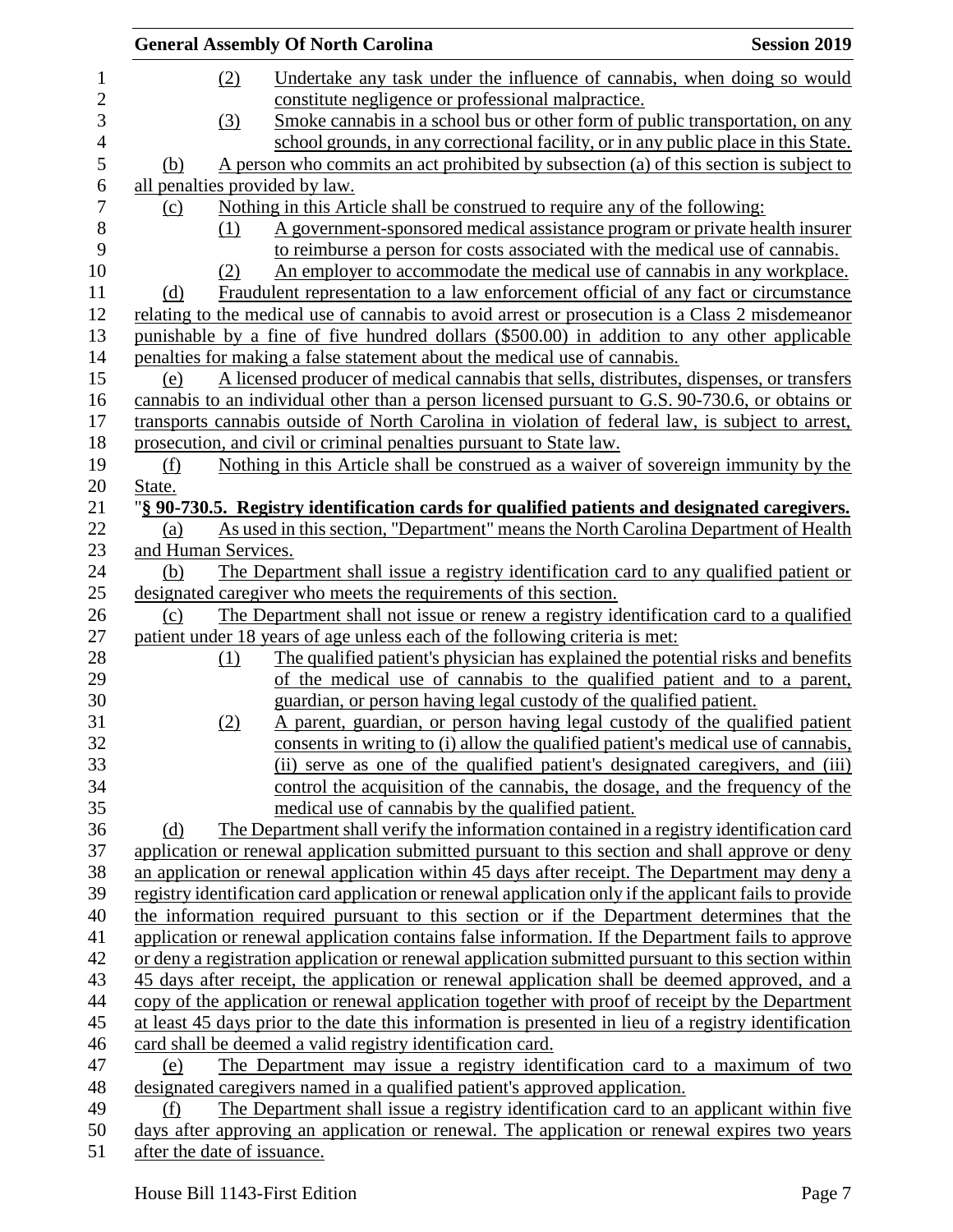|                |            |                   | <b>General Assembly Of North Carolina</b>                                                            | <b>Session 2019</b> |
|----------------|------------|-------------------|------------------------------------------------------------------------------------------------------|---------------------|
| $\mathbf{1}$   | (g)        |                   | Each registry identification card shall contain at least all of the following information:           |                     |
| $\overline{2}$ |            | (1)               | The date of issuance.                                                                                |                     |
| 3              |            | (2)               | The date of expiration.                                                                              |                     |
| $\overline{4}$ |            | (3)               | A random registry identification number.                                                             |                     |
| 5              |            | $\left(4\right)$  | A photograph of the registry identification cardholder.                                              |                     |
| 6              | <u>(h)</u> |                   | Persons issued registry identification cards shall be subject to the following:                      |                     |
|                |            | (1)               | A qualified patient who has been issued a registry identification card shall                         |                     |
|                |            |                   | notify the Department of any change in the qualified patient's name, address,                        |                     |
|                |            |                   | or designated caregiver and submit a ten-dollar (\$10.00) fee to the Department                      |                     |
|                |            |                   | within 15 days after the change occurs. A qualified patient who fails to notify                      |                     |
|                |            |                   | the Department of any of these changes within the specified time frame                               |                     |
|                |            |                   | commits an infraction and is subject to a fine not to exceed more than one                           |                     |
|                |            |                   | hundred fifty dollars (\$150.00).                                                                    |                     |
|                |            | (2)               | A designated caregiver shall notify the Department of any change in name or                          |                     |
|                |            |                   | address and submit a ten-dollar (\$10.00) fee to the Department within 15 days                       |                     |
|                |            |                   | after the change occurs. A designated caregiver who fails to notify the                              |                     |
|                |            |                   | Department of any of these changes within the specified time frame commits                           |                     |
|                |            |                   | an infraction and is subject to a fine not to exceed one hundred fifty dollars                       |                     |
|                |            |                   | (\$150.00).                                                                                          |                     |
|                |            | (3)               | When a qualified patient or designated caregiver notifies the Department of                          |                     |
|                |            |                   | any change, as required by this subsection, the Department shall issue the                           |                     |
|                |            |                   | qualified patient and each designated caregiver a new registry identification                        |                     |
|                |            |                   | card within 10 days after receiving the updated information and the ten-dollar                       |                     |
|                |            |                   | $$10.00$ fee.                                                                                        |                     |
|                |            | $\underline{(4)}$ | When a qualified patient who possesses a registry identification card notifies                       |                     |
|                |            |                   | the Department of a change in designated caregiver, the Department shall                             |                     |
|                |            |                   | notify the designated caregiver of record of the change within 15 days after                         |                     |
|                |            |                   | receiving notification of the change. The protections afforded under this                            |                     |
|                |            |                   | Article to the designated caregiver of record shall expire 30 days after the                         |                     |
|                |            |                   | designated caregiver of record is notified by the Department of the change in                        |                     |
|                |            |                   | designated caregiver.                                                                                |                     |
|                |            | (5)               | If a qualified patient or a designated caregiver loses a registry identification                     |                     |
|                |            |                   | card, the cardholder shall notify the Department within 15 days after losing                         |                     |
|                |            |                   | the card. The notification shall include a ten-dollar (\$10.00) replacement fee                      |                     |
|                |            |                   | for a new card. Within five days after receiving notification of a lost registry                     |                     |
|                |            |                   | identification card, the Department shall issue the cardholder a new registry                        |                     |
|                |            |                   | identification card with a new random identification number.                                         |                     |
|                | (i)        |                   | If the Department determines that a qualified patient or designated caregiver has                    |                     |
|                |            |                   | willfully violated any provision of this Article, the Department may suspend or revoke the           |                     |
|                |            |                   | qualified patient's or designated caregiver's registry identification card.                          |                     |
|                | (i)        |                   | Applications and supporting information submitted by qualified patients, including                   |                     |
|                |            |                   | information regarding their designated caregivers and physicians, are confidential and protected     |                     |
|                |            |                   | under the federal Health Insurance Portability and Accountability Act of 1996.                       |                     |
|                | (k)        |                   | The Department shall maintain a confidential list of the persons to whom the                         |                     |
|                |            |                   | Department has issued registry identification cards. Individual names and other identifying          |                     |
|                |            |                   | information on the list are confidential, exempt from the provisions of Chapter 132 of the General   |                     |
|                |            |                   | Statutes, and are not subject to disclosure, except to authorized employees of the Department as     |                     |
|                |            |                   | necessary to perform official duties of the Department.                                              |                     |
|                | (l)        |                   | The Department shall verify to law enforcement personnel whether a registry                          |                     |
|                |            |                   | identification card is valid solely by confirming the validity of the random registry identification |                     |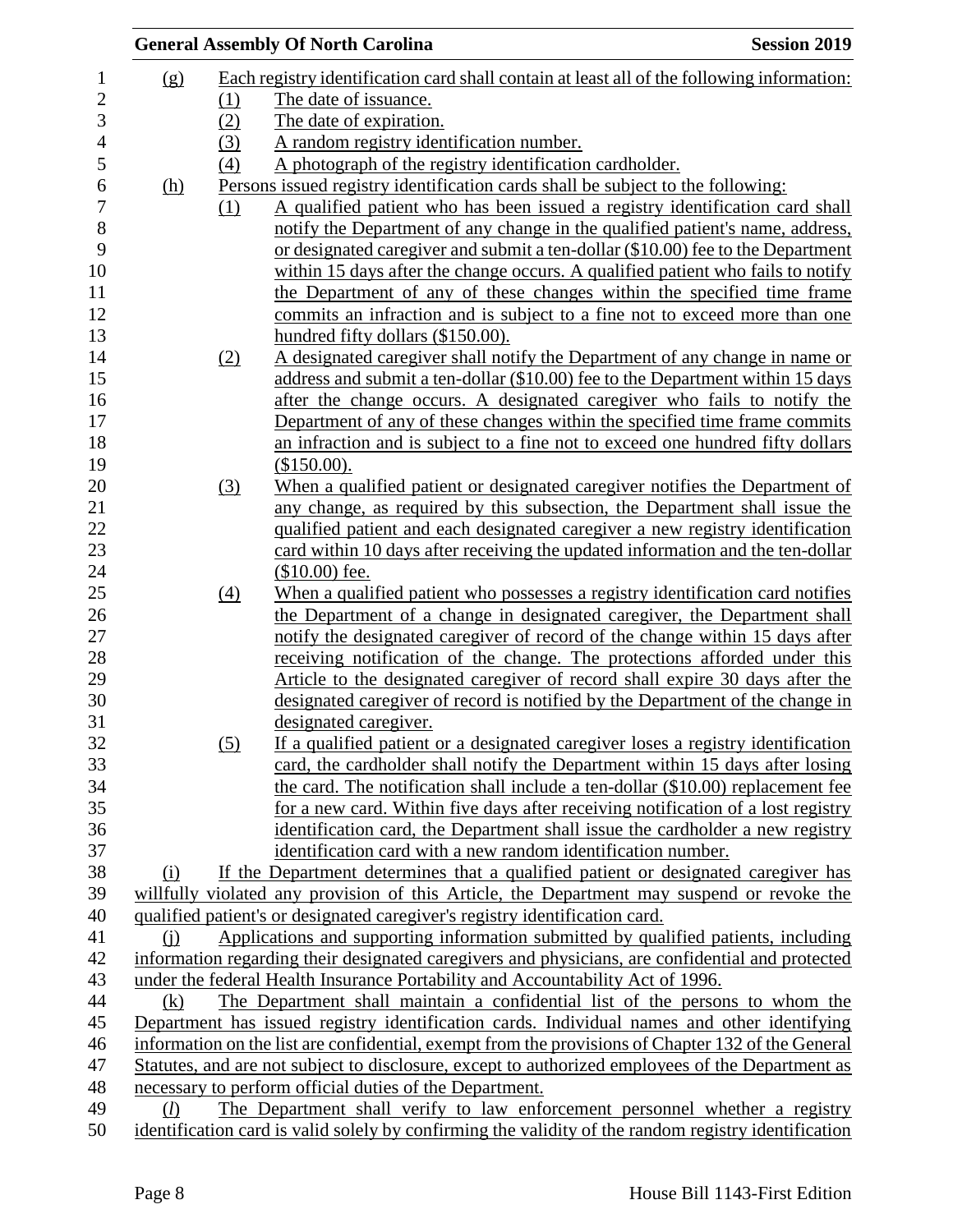|                |                        |                  |                   | <b>General Assembly Of North Carolina</b>                                     | <b>Session 2019</b>                                                                                  |
|----------------|------------------------|------------------|-------------------|-------------------------------------------------------------------------------|------------------------------------------------------------------------------------------------------|
| 1              |                        |                  |                   |                                                                               | number and the name of the person to whom the Department has assigned the random registry            |
| $\mathbf{2}$   | identification number. |                  |                   |                                                                               |                                                                                                      |
| 3              | (m)                    |                  |                   |                                                                               | Any person, including an employee or official of the Department or another State                     |
| $\overline{4}$ |                        |                  |                   |                                                                               | agency or local government, who breaches the confidentiality of information obtained pursuant        |
| 5              |                        |                  |                   |                                                                               | to this section is guilty of a Class 1 misdemeanor; however, any fine imposed for a violation        |
| 6              |                        |                  |                   | under this subsection shall not exceed one thousand dollars (\$1,000).        |                                                                                                      |
| $\tau$         | (n)                    |                  |                   |                                                                               | Nothing in this section shall be construed to prevent Department employees from                      |
| $8\,$          |                        |                  |                   |                                                                               | notifying law enforcement officers about falsified or fraudulent information submitted to the        |
| 9              |                        |                  |                   |                                                                               | Department by any individual in support of an application for a registry identification card.        |
| 10             | (0)                    |                  |                   |                                                                               | Article 4 of Chapter 150B of the General Statutes governs judicial review of an                      |
| 11             |                        |                  |                   | administrative decision made under this section.                              |                                                                                                      |
| 12             | (p)                    |                  |                   |                                                                               | <u>Rules. – Not later than 120 days after the effective date of this act, the North Carolina</u>     |
| 13             |                        |                  |                   |                                                                               | Medical Care Commission shall adopt rules to implement the provisions of this section. The rules     |
| 14             |                        |                  |                   |                                                                               | shall establish requirements for the issuance of registry identification cards to qualified patients |
| 15             |                        |                  |                   | and designated caregivers, which shall include at least all of the following: |                                                                                                      |
| 16             |                        | <u>(1)</u>       |                   | Written certification, as defined in G.S. 90-730.2.                           |                                                                                                      |
| 17             |                        | (2)              |                   | An application or renewal fee.                                                |                                                                                                      |
| 18             |                        | (3)              |                   |                                                                               | The name, address, and date of birth of the qualified patient, except that if a                      |
| 19             |                        |                  |                   | qualified patient is homeless, no address is required.                        |                                                                                                      |
| 20             |                        | $\left(4\right)$ |                   |                                                                               | The name, address, and telephone number of the qualified patient's physician.                        |
| 21             |                        | (5)              |                   |                                                                               | The name, address, and date of birth of each of the qualified patient's                              |
| 22             |                        |                  |                   | designated caregivers, if any.                                                |                                                                                                      |
| 23             |                        |                  |                   | "§ 90-730.6. Regulated medical cannabis supply system.                        |                                                                                                      |
| 24<br>25       | (a)                    |                  |                   | <b>Agriculture and Consumer Services.</b>                                     | As used in this section, "Department" means the North Carolina Department of                         |
| 26             | (b)                    |                  |                   |                                                                               | Not later than 120 days after the effective date of this act, the Department shall                   |
| 27             |                        |                  |                   |                                                                               | establish a medical cannabis supply system that (i) provides a safe, regulated supply of cannabis    |
| 28             |                        |                  |                   |                                                                               | appropriate for medical use by qualified patients who hold valid registry identification cards       |
| 29             |                        |                  |                   |                                                                               | issued under G.S. 90-730.5 and (ii) generates sufficient revenue for the Department to maintain      |
| 30             |                        |                  |                   |                                                                               | and operate the system. The Department shall not use any appropriations from the General Fund        |
| 31             |                        |                  |                   |                                                                               | to establish or operate the system. The system shall be funded by the fees authorized in this        |
| 32             | section.               |                  |                   |                                                                               |                                                                                                      |
| 33             | (c)                    |                  |                   | Medical Cannabis Center License. -                                            |                                                                                                      |
| 34             |                        | (1)              |                   |                                                                               | No person shall establish or operate a medical cannabis center for the sale of                       |
| 35             |                        |                  |                   |                                                                               | cannabis, cannabis-infused products, and paraphernalia relating to the                               |
| 36             |                        |                  |                   |                                                                               | administration of cannabis to qualified patients and caregivers who hold valid                       |
| 37             |                        |                  |                   |                                                                               | registry identification cards issued under G.S. 90-730.5 without first applying                      |
| 38             |                        |                  |                   |                                                                               | for a license to the Department and submitting the required information on                           |
| 39             |                        |                  |                   |                                                                               | application forms provided by the Department. The application form shall                             |
| 40             |                        |                  |                   | require at least all of the following:                                        |                                                                                                      |
| 41             |                        |                  | $\underline{a}$ . |                                                                               | The applicant's name and any name the applicant will use in the                                      |
| 42             |                        |                  |                   | operation of a medical cannabis center.                                       |                                                                                                      |
| 43             |                        |                  | <u>b.</u>         |                                                                               | The address of any property the applicant will use to possess, deliver,                              |
| 44             |                        |                  |                   | transport, dispense, or distribute cannabis.                                  |                                                                                                      |
| 45             |                        |                  | $\underline{c}$ . |                                                                               | The name, address, and date of birth of each principal officer and                                   |
| 46             |                        |                  |                   | board member of the medical cannabis center.                                  |                                                                                                      |
| 47             |                        |                  | <u>d.</u>         |                                                                               | The name, address, and date of birth of each employee of the medical                                 |
| 48             |                        |                  |                   | cannabis center.                                                              |                                                                                                      |
| 49             |                        |                  | <u>e.</u>         |                                                                               | For first-year licensees, a nonrefundable license fee in the amount of                               |
| 50             |                        |                  |                   | five thousand dollars (\$5,000).                                              |                                                                                                      |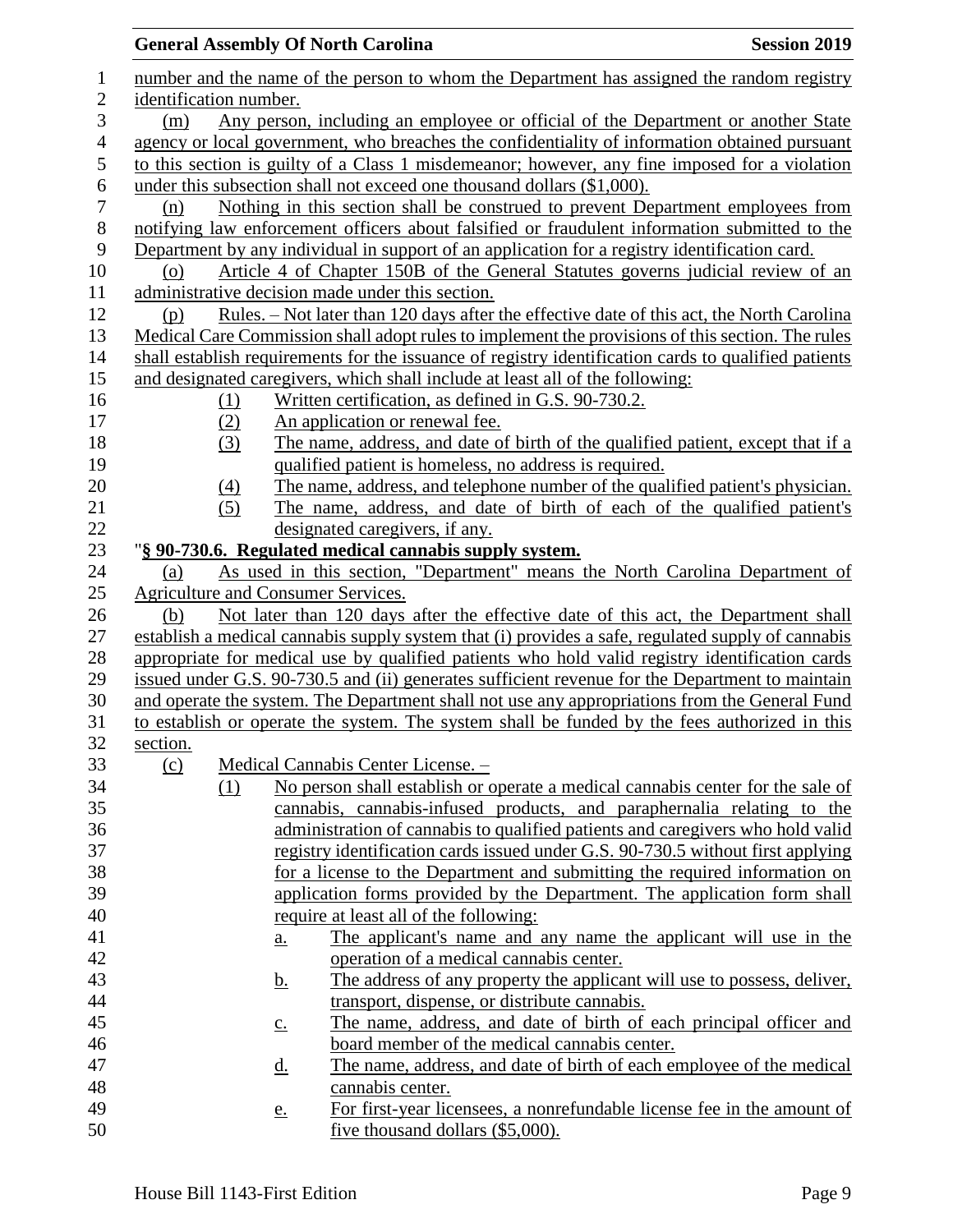|     |                   |                   | <b>General Assembly Of North Carolina</b>                                                                                                            | <b>Session 2019</b> |
|-----|-------------------|-------------------|------------------------------------------------------------------------------------------------------------------------------------------------------|---------------------|
|     |                   | <u>f.</u>         | For licensees seeking license renewal, a nonrefundable renewal fee in<br>an amount not less than five thousand dollars $(\$5,000)$ , as specified in |                     |
|     |                   |                   | <u>rules</u> adopted pursuant to subsection (s) of this section.                                                                                     |                     |
|     |                   | g <sub>1</sub>    | Proof of North Carolina residency for each principal officer, board<br>member, and employee of the medical cannabis center.                          |                     |
|     |                   | <u>h.</u>         | Any other information the Department considers necessary to ensure                                                                                   |                     |
|     |                   |                   | compliance with the terms of this Article.                                                                                                           |                     |
|     | (2)               |                   | Unless suspended or revoked, a medical cannabis center license is valid for a<br>period not to exceed 12 months from the date of issuance.           |                     |
|     | $\left(3\right)$  |                   | A licensee shall apply for renewal, as necessary, at least 30 days prior to the                                                                      |                     |
|     |                   |                   | expiration of a current license.                                                                                                                     |                     |
|     | $\underline{(4)}$ |                   | No later than 30 days after issuing or renewing a license under this subsection,                                                                     |                     |
|     |                   |                   | the Department shall issue a medical cannabis center registry identification                                                                         |                     |
|     |                   |                   | card to each director and employee listed on the application or renewal form                                                                         |                     |
|     |                   |                   | upon receipt of a ten-dollar (\$10.00) fee per cardholder.                                                                                           |                     |
|     | (5)               |                   | A licensee shall notify the Department of any change in the information                                                                              |                     |
|     |                   |                   | submitted on the license application or renewal form within 30 days after the                                                                        |                     |
|     |                   | change.           |                                                                                                                                                      |                     |
|     | $\underline{(6)}$ |                   | A medical cannabis center licensee shall not cultivate cannabis unless                                                                               |                     |
|     |                   |                   | separately licensed as a producer of medical cannabis under subsection (d) of                                                                        |                     |
|     |                   |                   | this section.                                                                                                                                        |                     |
|     | (7)               |                   | The records of a licensed medical cannabis center are subject to the same                                                                            |                     |
|     |                   |                   | restrictions imposed on pharmacy records pursuant to G.S. 90-85.36.                                                                                  |                     |
|     |                   |                   | G.S. 90-85.36 applies to each medical cannabis center as if it were a pharmacy                                                                       |                     |
|     |                   |                   | regulated under Article 4A of Chapter 90 of the General Statutes.                                                                                    |                     |
| (d) |                   |                   | Producer of Medical Cannabis License. -                                                                                                              |                     |
|     | (1)               |                   | No person shall cultivate cannabis for sale to a licensed medical cannabis                                                                           |                     |
|     |                   |                   | center or a licensed producer of cannabis-infused products without first                                                                             |                     |
|     |                   |                   | applying for a license to the Department and submitting the required                                                                                 |                     |
|     |                   |                   | information on application forms provided by the Department. The                                                                                     |                     |
|     |                   |                   | application form shall require at least all of the following:<br>The name of the person responsible for the medical cannabis                         |                     |
|     |                   | <u>a.</u>         | production site and the name of each individual employed by that                                                                                     |                     |
|     |                   |                   |                                                                                                                                                      |                     |
|     |                   | <u>b.</u>         | person.<br>The address of each property, location, or premises used or proposed                                                                      |                     |
|     |                   |                   | for use by the producer to produce cannabis.                                                                                                         |                     |
|     |                   | $\underline{c}$ . | The name, address, and date of birth of each principal officer and                                                                                   |                     |
|     |                   |                   | <u>board member of the producer.</u>                                                                                                                 |                     |
|     |                   | <u>d.</u>         | The name, address, and date of birth of each employee of the producer.                                                                               |                     |
|     |                   | e.                | For first-year licensees, a nonrefundable license fee in the amount of                                                                               |                     |
|     |                   |                   | five thousand dollars (\$5,000).                                                                                                                     |                     |
|     |                   | <u>f.</u>         | For licensees seeking license renewal, a nonrefundable renewal fee in                                                                                |                     |
|     |                   |                   | an amount not less than five thousand dollars $(\$5,000)$ , as specified in                                                                          |                     |
|     |                   |                   | the rules adopted pursuant to subsection (s) of this section.                                                                                        |                     |
|     |                   | g <sub>1</sub>    | Proof of North Carolina residency for each producer of medical                                                                                       |                     |
|     |                   |                   | cannabis and each employee of the producer.                                                                                                          |                     |
|     |                   | <u>h.</u>         | Proof that the producer of medical cannabis and each of the producer's                                                                               |                     |
|     |                   |                   | employees has attained the age of 21 years.                                                                                                          |                     |
|     |                   | <u>i.</u>         | Any other information the Department considers necessary to ensure                                                                                   |                     |
|     |                   |                   | compliance with this Article.                                                                                                                        |                     |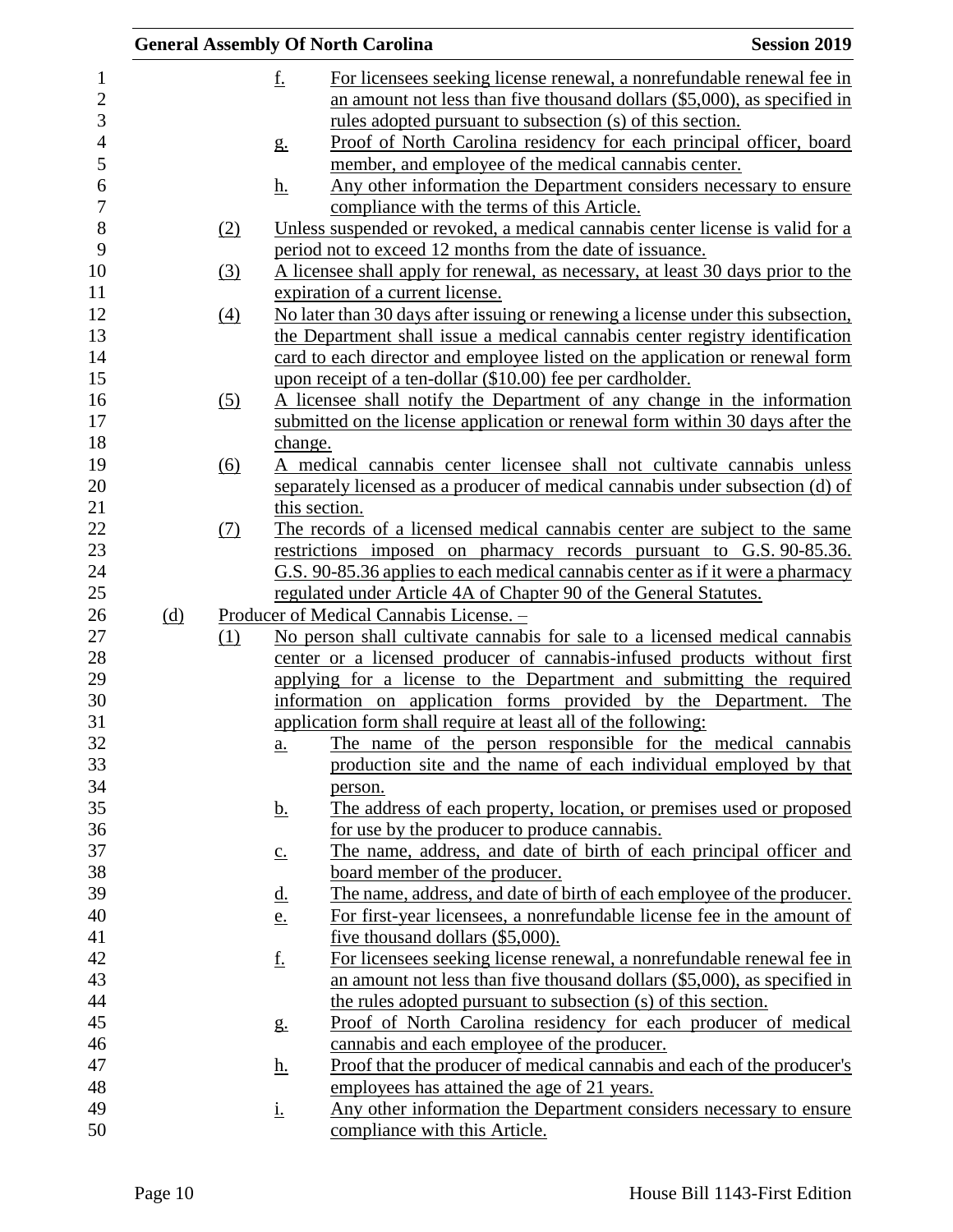|                |            |                   | <b>General Assembly Of North Carolina</b>                                               | <b>Session 2019</b> |
|----------------|------------|-------------------|-----------------------------------------------------------------------------------------|---------------------|
| $\mathbf{1}$   |            | (2)               | Unless suspended or revoked, a producer of medical cannabis license is valid            |                     |
| $\overline{2}$ |            |                   | for a period not to exceed 12 months from the date of issuance.                         |                     |
| 3              |            | (3)               | A licensee shall notify the Department of any change in the information                 |                     |
| $\overline{4}$ |            |                   | submitted on the application form within 30 days after the change.                      |                     |
| 5              |            | $\underline{(4)}$ | A licensee shall apply for renewal, as necessary, at least 30 days prior to the         |                     |
| 6              |            |                   | expiration of a current license.                                                        |                     |
| $\overline{7}$ |            | (5)               | Not later than 30 days after issuing or renewing a producer of medical                  |                     |
| 8              |            |                   | cannabis license, the Department shall issue a producer of medical cannabis             |                     |
| 9              |            |                   | identification card to the producer and to each of the producer's employees             |                     |
| 10             |            |                   | upon payment of a fee of ten dollars (\$10.00) per cardholder.                          |                     |
| 11             |            | (6)               | The Department shall issue a medical cannabis production site card to each              |                     |
| 12             |            |                   | licensed producer of medical cannabis for each property, location, or premises          |                     |
| 13             |            |                   | approved for cannabis production under this section. The card shall be posted           |                     |
| 14             |            |                   | conspicuously at the medical cannabis production site.                                  |                     |
| 15             |            | (7)               | A licensed producer of medical cannabis is required to grow medical cannabis            |                     |
| 16             |            |                   | in a controlled, covered environment.                                                   |                     |
| 17             | <u>(e)</u> |                   | Producer of Cannabis-Infused Products License. -                                        |                     |
| 18             |            | (1)               | No person shall establish or operate a business to produce cannabis-infused             |                     |
| 19             |            |                   | products without first applying for a license to the Department and submitting          |                     |
| 20             |            |                   | the required information on application forms provided by the Department.               |                     |
| 21             |            |                   | The application form shall require at least all of the following:                       |                     |
| 22             |            |                   | The name of the person or entity responsible for the cannabis<br><u>a.</u>              |                     |
| 23             |            |                   | production site and any employee of that person or entity.                              |                     |
| 24             |            |                   | The address of each property, location, or premises used or proposed<br><u>b.</u>       |                     |
| 25             |            |                   | for use by the producer of cannabis-infused products to produce                         |                     |
| 26             |            |                   | cannabis and cannabis-infused products.                                                 |                     |
| 27             |            |                   | The name, address, and date of birth of each principal officer and<br>$\underline{c}$ . |                     |
| 28             |            |                   | board member of the producer of cannabis-infused products.                              |                     |
| 29             |            |                   | The name, address, and date of birth of each employee of the producer<br><u>d.</u>      |                     |
| $30\,$         |            |                   | of cannabis-infused products.                                                           |                     |
| 31             |            |                   | For first-year licensees, a nonrefundable license fee in the amount of<br>e.            |                     |
| 32             |            |                   | five thousand dollars $(\$5,000)$ .                                                     |                     |
| 33             |            |                   | <u>f.</u><br>For licensees seeking license renewal, a nonrefundable fee in an           |                     |
| 34             |            |                   | amount not less than five thousand dollars (\$5,000), as specified in                   |                     |
| 35             |            |                   | rules adopted pursuant to subsection (s) of this section.                               |                     |
| 36             |            |                   | Proof of North Carolina residency for the producer<br>g <sub>1</sub>                    | of                  |
| 37             |            |                   | cannabis-infused products and each of the producer's employees.                         |                     |
| 38             |            |                   | Proof that the producer of cannabis-infused products and each of the<br><u>h.</u>       |                     |
| 39             |            |                   | producer's employees has attained the age of 21 years.                                  |                     |
| 40             |            |                   | <u>i.</u><br>Any other information the Department considers necessary to ensure         |                     |
| 41             |            |                   | compliance with the terms of this Article.                                              |                     |
| 42             |            | (2)               | Unless suspended or revoked, a license to produce cannabis-infused products             |                     |
| 43             |            |                   | is valid for a period not to exceed 12 months from the date of issuance.                |                     |
| 44             |            | $\left(3\right)$  | A licensee shall notify the Department of any change in the information                 |                     |
| 45             |            |                   | submitted on the application form within 30 days after the change.                      |                     |
| 46             |            | $\underline{(4)}$ | A licensee shall apply for renewal, as necessary, at least 30 days prior to the         |                     |
| 47             |            |                   | expiration of a current license.                                                        |                     |
| 48             |            | (5)               | Not later than 30 days after issuing or renewing a license to produce                   |                     |
| 49             |            |                   | cannabis-infused products, the Department shall issue a registry identification         |                     |
| 50             |            |                   | card to the licensed producer of cannabis-infused products and to each of the           |                     |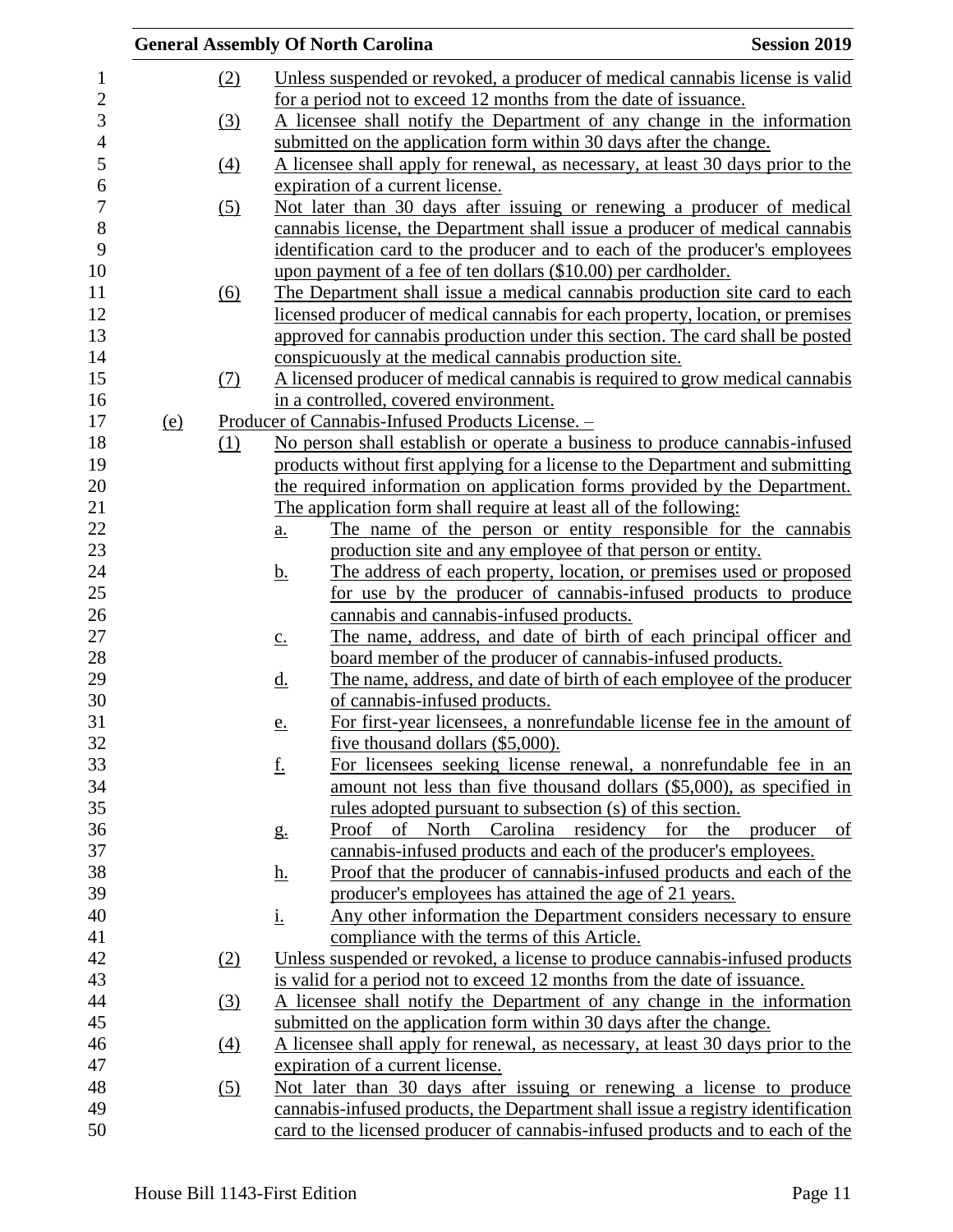|                                |     | <b>General Assembly Of North Carolina</b>                                                           | <b>Session 2019</b> |
|--------------------------------|-----|-----------------------------------------------------------------------------------------------------|---------------------|
|                                |     | producer's employees upon payment of a fee of ten dollars (\$10.00) per                             |                     |
|                                |     | cardholder.                                                                                         |                     |
|                                | (6) | The Department shall issue a medical cannabis production site card to each                          |                     |
|                                |     | producer of cannabis-infused products for each property, location, or premises                      |                     |
|                                |     | approved for production of cannabis-infused products under this section. The                        |                     |
|                                |     | card shall be conspicuously posted at the location of the medical cannabis                          |                     |
|                                |     | production site.                                                                                    |                     |
| (f)                            |     | <u> Permissible Sales Transactions. – All cannabis sold through the regulated medical</u>           |                     |
|                                |     | cannabis supply system established under this section shall be subject to the following limitations |                     |
| and requirements:              |     |                                                                                                     |                     |
|                                | (1) | Sales by licensed medical cannabis centers. – Only persons licensed as a                            |                     |
|                                |     | medical cannabis center under subsection (c) of this section are authorized to                      |                     |
|                                |     | sell cannabis or cannabis-infused products to qualified patients or designated                      |                     |
|                                |     | caregivers through the system. A licensed medical cannabis center shall not                         |                     |
|                                |     | sell cannabis, cannabis-infused products, or paraphernalia relating to the                          |                     |
|                                |     | administration of cannabis, to any person other than a qualified patient or                         |                     |
|                                |     | designated caregiver who holds a valid registry identification card issued                          |                     |
|                                |     | under G.S. 90-730.5. A licensed medical cannabis center shall not sell                              |                     |
|                                |     | cannabis or cannabis-infused products in an amount that exceeds an adequate                         |                     |
|                                |     | supply to any qualified patient or caregiver.                                                       |                     |
|                                | (2) | Sales by licensed producers of medical cannabis. – Only persons licensed as                         |                     |
|                                |     | a producer of medical cannabis under subsection (d) of this section are                             |                     |
|                                |     | authorized to produce cannabis for sale to licensed medical cannabis centers                        |                     |
|                                |     | through the system. A licensed producer of medical cannabis shall not sell                          |                     |
|                                |     | cannabis for resale to any person other than a licensed medical cannabis                            |                     |
|                                |     | center. A licensed producer of medical cannabis shall not sell cannabis plants,                     |                     |
|                                |     | cannabis seeds, or cultivation equipment to any person other than to another                        |                     |
|                                |     | licensed producer of medical cannabis.                                                              |                     |
|                                | (3) | <u>Sales by licensed producers of cannabis-infused products. – Only persons</u>                     |                     |
|                                |     | licensed as a producer of cannabis-infused products under subsection (e) of                         |                     |
|                                |     | this section are authorized to produce cannabis-infused products for sale to                        |                     |
|                                |     | licensed medical cannabis centers through the system. A licensed producer of                        |                     |
|                                |     | cannabis-infused products shall not sell cannabis-infused products for resale                       |                     |
|                                |     | to any person other than a licensed medical cannabis center.                                        |                     |
| $\left( \underline{g} \right)$ |     | Exemption From Criminal Laws. – A medical cannabis center, producer of medical                      |                     |
|                                |     | cannabis, or producer of cannabis-infused products with a valid license for that function is        |                     |
|                                |     | exempt from the criminal laws of this State for possession, production, delivery, or transportation |                     |
|                                |     | of cannabis, or aiding and abetting another in the possession, production, delivery, or             |                     |
|                                |     | transportation of cannabis, or any other criminal offense in which possession, production,          |                     |
|                                |     | delivery, or transportation of cannabis is an element if the medical cannabis center, producer of   |                     |
|                                |     | medical cannabis, or producer of cannabis-infused products is in substantial compliance with this   |                     |
|                                |     | section and any rules adopted under this section.                                                   |                     |
| (h)                            |     | Loss of Exemption From Criminal Laws. $-A$ person who is not a qualified patient or                 |                     |
|                                |     | licensed caregiver but who is otherwise authorized to possess, produce, deliver, or transport       |                     |
|                                |     | cannabis for medical use pursuant to this Article ceases to be exempt as provided in subsection     |                     |
|                                |     | $(g)$ of this section upon committing any of the following acts:                                    |                     |
|                                | (1) | Driving while impaired by cannabis, provided that the person shall not be                           |                     |
|                                |     | considered to be impaired solely for having cannabis metabolities in his or her                     |                     |
|                                |     | system.                                                                                             |                     |
|                                |     |                                                                                                     |                     |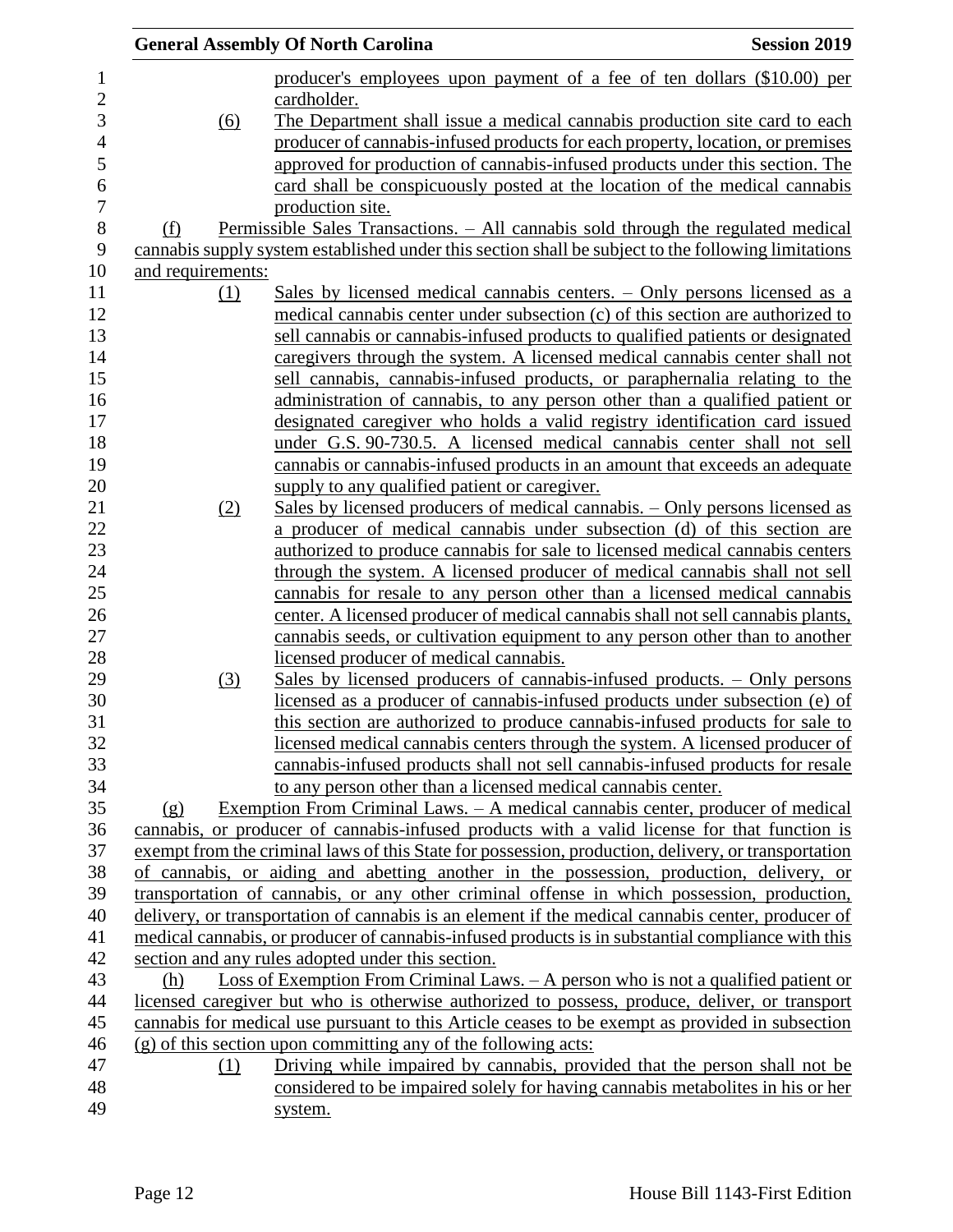|            |     | <b>General Assembly Of North Carolina</b>                                              | <b>Session 2019</b> |
|------------|-----|----------------------------------------------------------------------------------------|---------------------|
|            | (2) | Delivering cannabis to any individual who the person knows is not a qualified          |                     |
|            |     | patient or caregiver who holds a valid registry identification card issued under       |                     |
|            |     | G.S. 90-730.5, nor a person who holds a license under G.S. 90-730.6.                   |                     |
|            | (3) | Manufacturing or distributing cannabis at an address not registered with the           |                     |
|            |     | Department.                                                                            |                     |
|            | (4) | Failing to report transfer of cannabis authorized under this section to the            |                     |
|            |     | Department.                                                                            |                     |
| (i)        |     | Monthly Fees and Reporting. $-$                                                        |                     |
|            | (1) | Each medical cannabis center, producer of medical cannabis, and producer of            |                     |
|            |     | cannabis-infused products licensed under this section shall submit quarterly           |                     |
|            |     | reports to the Department on all financial transactions, including, but not            |                     |
|            |     | limited to, sales and purchases of cannabis and cannabis-infused products, and         |                     |
|            |     | transfers of cannabis and cannabis-infused products for no consideration.              |                     |
|            | (2) | Each medical cannabis center licensed and operating under this section shall           |                     |
|            |     | pay to the Department monthly fees equal to ten percent (10%) of the medical           |                     |
|            |     | cannabis center's gross revenue derived from the sale of cannabis and                  |                     |
|            |     | cannabis-infused products.                                                             |                     |
|            | (3) | Each producer of medical cannabis or cannabis-infused products producer                |                     |
|            |     | licensed and operating under this section shall pay to the Department monthly          |                     |
|            |     | fees equal to ten percent (10%) of the producer's gross revenue derived from           |                     |
|            |     | the sale of cannabis and cannabis-infused products.                                    |                     |
|            | (4) | Each person who (i) holds a license as a medical cannabis center and either a          |                     |
|            |     | license as a producer of medical cannabis or a license as a producer of                |                     |
|            |     | cannabis-infused products, or both, and (ii) operates both a retail medical            |                     |
|            |     | cannabis center and one or more production sites, shall pay to the Department          |                     |
|            |     | monthly fees equal to fifteen percent (15%) of that person's gross revenue             |                     |
|            |     | derived from retail sales of cannabis and cannabis-infused products produced           |                     |
|            |     | by that person.                                                                        |                     |
|            | (5) | Nothing in this subsection shall be construed to exempt persons licensed under         |                     |
|            |     | this section from the reporting or remittance of sales tax for any transaction         |                     |
|            |     | upon which a sales tax may be levied.                                                  |                     |
| (i)        |     | The Department shall use system revenues from license fees and monthly gross           |                     |
|            |     | revenue fees to fund, in the following order of priority:                              |                     |
|            | (1) | Costs associated with establishing and operating the regulated medical                 |                     |
|            |     | cannabis supply system established under this section.                                 |                     |
|            | (2) | The registry system established under G.S. 90-730.5.                                   |                     |
|            | (3) | The medical cannabis research program established under G.S. 90-730.9.                 |                     |
|            | (4) | Other Department programs.                                                             |                     |
| <u>(k)</u> |     | Disqualifications for Licensure. – The Department shall not issue a license authorized |                     |
|            |     | by this section to any of the following persons:                                       |                     |
|            | (1) | A person who has not paid the appropriate license or license renewal fee.              |                     |
|            | (2) | An individual who is less than 21 years of age.                                        |                     |
|            | (3) | A person who has served a sentence for any of the following felonies in the            |                     |
|            |     | five years immediately preceding the date of license application: any Class A          |                     |
|            |     | through E felony; any felony that includes assault as an essential element of          |                     |
|            |     | the offense; any felony under Article 14 (Burglary and Housebreakings) of              |                     |
|            |     | Chapter 14 of the General Statutes; any felony under Article 16 (Larceny),             |                     |
|            |     | Article 16A (Organized Retail Theft), Article 17 (Robbery), Article 18                 |                     |
|            |     | (Embezzlement), Article 19 (False Pretenses and Cheats), Article 19A                   |                     |
|            |     | (Obtaining Property or Services by False or Fraudulent Use of Credit Device            |                     |
|            |     | or Other Means), Article 19B (Financial Transaction Card Crime Act), or                |                     |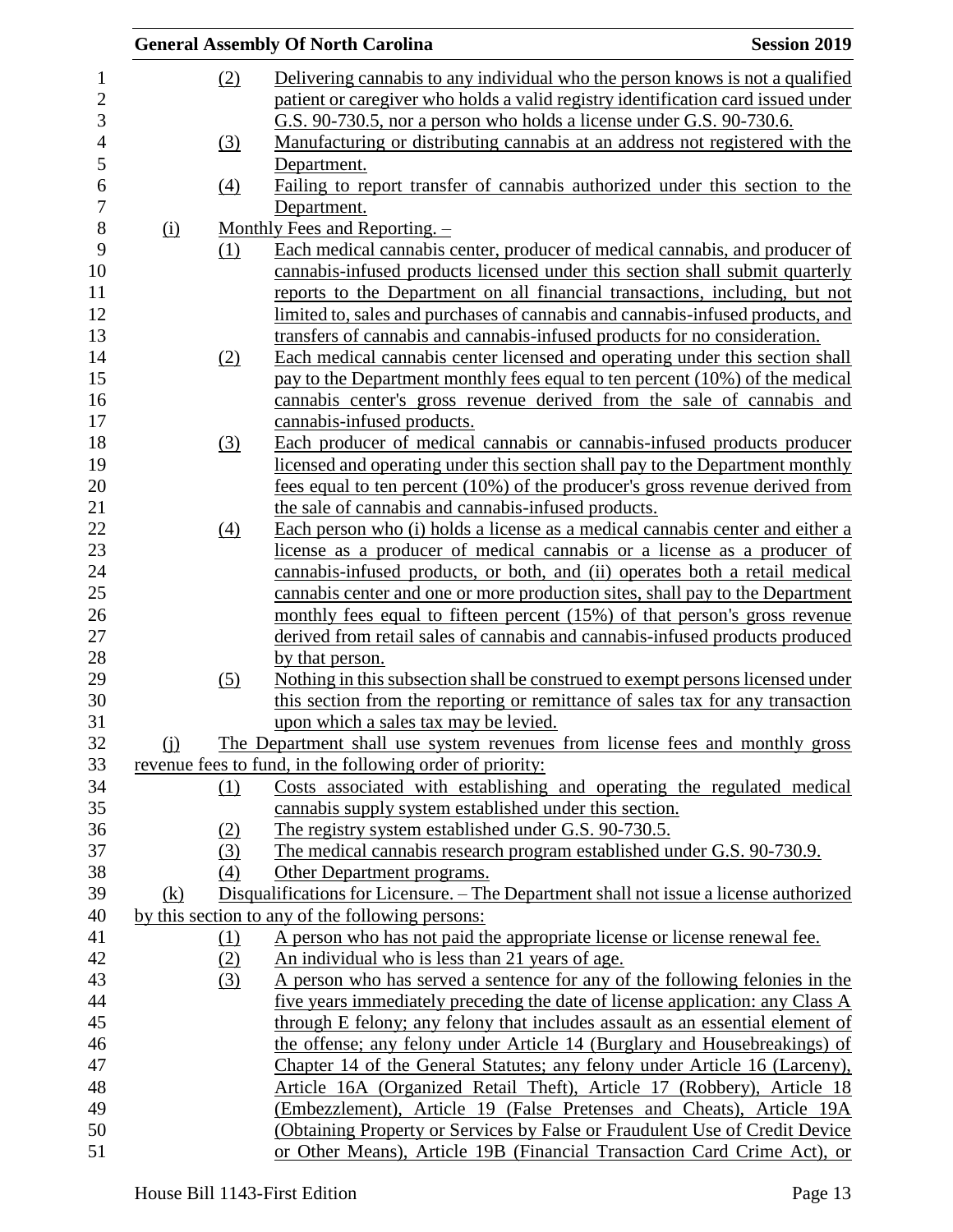|                                   | <b>General Assembly Of North Carolina</b>                                                                                                                                                             | <b>Session 2019</b> |
|-----------------------------------|-------------------------------------------------------------------------------------------------------------------------------------------------------------------------------------------------------|---------------------|
|                                   | Article 19C (Identity Theft) of Chapter 14 of the General Statutes. In order to                                                                                                                       |                     |
|                                   | ensure compliance with this subdivision, the Department shall conduct a                                                                                                                               |                     |
|                                   | criminal history record check of any person whose name is submitted on an                                                                                                                             |                     |
|                                   | application as the director or an employee of the medical cannabis center, or                                                                                                                         |                     |
|                                   | as a producer or employee of a producer.                                                                                                                                                              |                     |
| (4)                               | A person who at any time has been convicted of a felony violation for                                                                                                                                 |                     |
|                                   | manufacturing, selling, delivering, or possessing with intent to manufacture,                                                                                                                         |                     |
|                                   | sell, deliver, or possess a Schedule I or II controlled substance, in violation of                                                                                                                    |                     |
|                                   | $G.S. 90-95(b)(1)$ . In order to ensure compliance with this subdivision, the                                                                                                                         |                     |
|                                   | Department shall conduct a criminal history record check of any person whose                                                                                                                          |                     |
|                                   | name is submitted on an application as the director or an employee of the                                                                                                                             |                     |
|                                   | medical cannabis center or as a producer or employee of a producer.                                                                                                                                   |                     |
| (5)                               | Except as otherwise provided in this subdivision, a person who has not been                                                                                                                           |                     |
|                                   | a resident of North Carolina for at least two years prior to the date of the                                                                                                                          |                     |
|                                   | license application. A person who submits an application for licensure                                                                                                                                |                     |
|                                   | pursuant to this section within 180 days after the effective date of this Article                                                                                                                     |                     |
|                                   | is not subject to this residency requirement if the person was a resident of                                                                                                                          |                     |
|                                   | North Carolina for at least 180 days prior to the effective date of this Article.                                                                                                                     |                     |
| (l)                               | Inspection. – The Department may inspect the premises of any person seeking or                                                                                                                        |                     |
|                                   | holding licensure as a medical cannabis center, a producer of medical cannabis, or a producer of                                                                                                      |                     |
|                                   | cannabis-infused products solely to determine compliance with this Article.                                                                                                                           |                     |
| (m)                               | License Suspension or Revocation. – The Department may suspend or revoke a                                                                                                                            |                     |
|                                   | license issued pursuant to this section if the Department determines that the licensee is not in                                                                                                      |                     |
|                                   | substantial compliance with this section or the rules adopted by the North Carolina Medical Care                                                                                                      |                     |
|                                   | Commission under subsection (r) of this section. The Department shall notify a licensee at least                                                                                                      |                     |
|                                   | 14 days in advance of a proposed suspension or revocation, including the reasons for the                                                                                                              |                     |
|                                   | suspension or revocation and any possible remedial options available to the licensee. The                                                                                                             |                     |
|                                   | Department shall not suspend or revoke a license without conducting an investigation and                                                                                                              |                     |
|                                   | providing the licensee an opportunity for a public hearing, at which the licensee shall be afforded                                                                                                   |                     |
|                                   | an opportunity to be heard. The Department has the power to administer oaths and issue                                                                                                                |                     |
|                                   | subpoenas to require the presence of persons and the production of papers, books, and records                                                                                                         |                     |
|                                   | necessary to conduct a suspension or revocation hearing.                                                                                                                                              |                     |
| (n)                               | The Department shall maintain a confidential list of the persons to whom the                                                                                                                          |                     |
|                                   | Department has issued a license pursuant to subsection $(b)$ , $(c)$ , or $(d)$ of this section. Individual                                                                                           |                     |
|                                   | names and other identifying information on the list are confidential, exempt from the provisions                                                                                                      |                     |
|                                   | of Chapter 132 of the General Statutes, and are not subject to disclosure, except to authorized                                                                                                       |                     |
|                                   | employees of the Department as necessary to perform official duties of the Department.                                                                                                                |                     |
| (o)                               | The Department shall verify to law enforcement personnel whether a license is valid                                                                                                                   |                     |
|                                   | solely by confirming the validity of the license number and the name of the person to whom the                                                                                                        |                     |
|                                   | Department has issued the license number.                                                                                                                                                             |                     |
| (p)                               | Any person, including an employee or official of the Department or another State                                                                                                                      |                     |
|                                   | agency or local government, who breaches the confidentiality of information obtained pursuant                                                                                                         |                     |
|                                   | to subsection $(c)$ , $(d)$ , or $(e)$ of this section is guilty of a Class 1 misdemeanor; however, any fine                                                                                          |                     |
|                                   | imposed for a violation under this subsection shall not exceed one thousand dollars (\$1,000).                                                                                                        |                     |
| (q)                               | Nothing in this section shall be construed to prevent Department employees from                                                                                                                       |                     |
|                                   | notifying law enforcement officers about falsified or fraudulent information submitted to the                                                                                                         |                     |
|                                   | Department by any person in support of an application for a license authorized by subsection (c),                                                                                                     |                     |
| $(d)$ , or $(e)$ of this section. |                                                                                                                                                                                                       |                     |
| (r)                               | A person licensed under subsection $(c)$ , $(d)$ , or $(e)$ of this section shall be granted the<br>full legal protections provided in this section as long as the person is in possession of a valid |                     |
|                                   | license. If the person is not in possession of a valid license, the person shall be given a reasonable                                                                                                |                     |
|                                   |                                                                                                                                                                                                       |                     |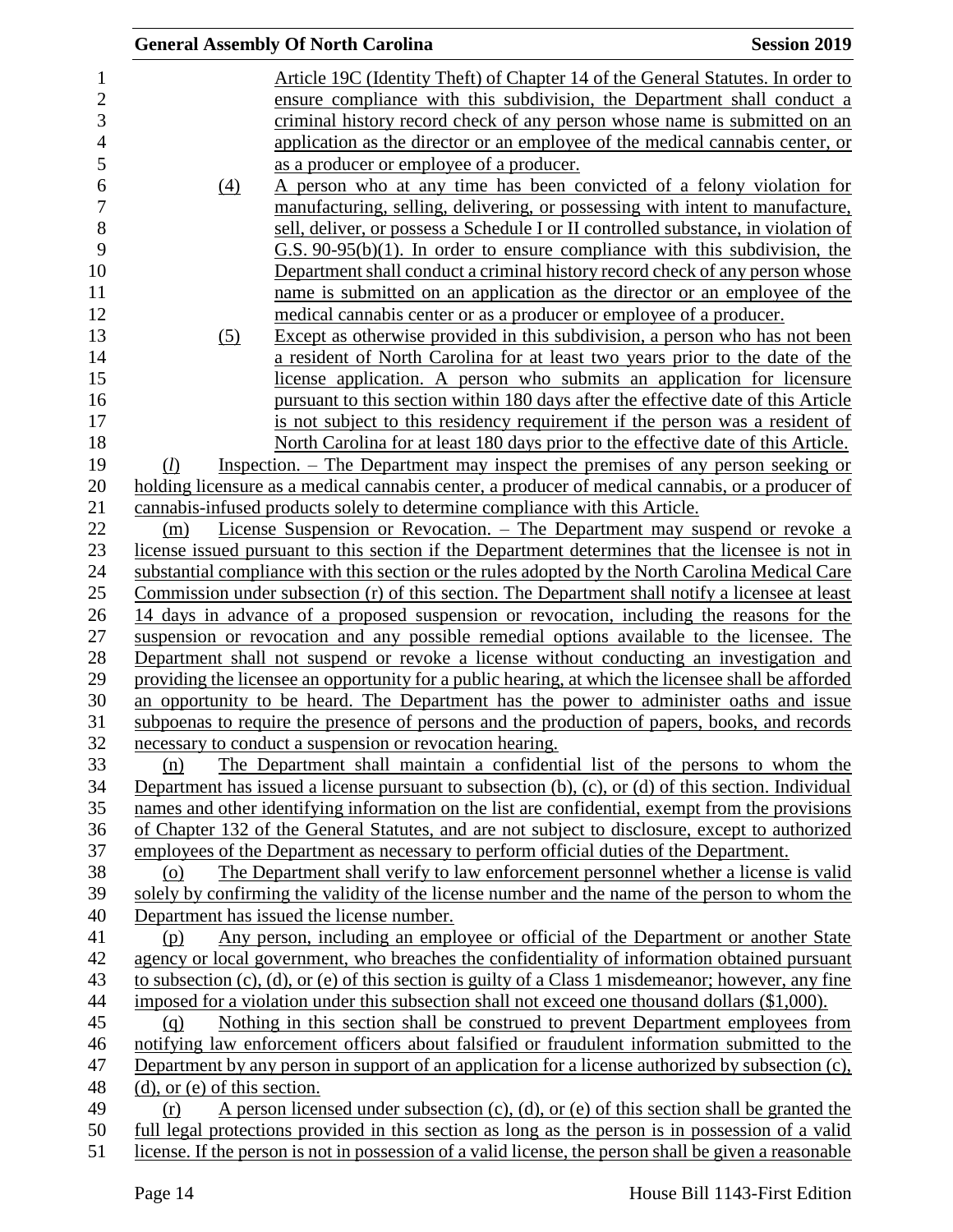|            | <b>General Assembly Of North Carolina</b><br><b>Session 2019</b>                                                                               |  |
|------------|------------------------------------------------------------------------------------------------------------------------------------------------|--|
|            | period of time to produce the license before the initiation of any arrest, criminal charges, or other                                          |  |
| penalties. |                                                                                                                                                |  |
| (s)        | <u>Rules. – Not later than 120 days after the effective date of this act, the Board of</u>                                                     |  |
|            | Agriculture, in consultation with the Medical Care Commission, shall adopt rules to implement                                                  |  |
|            | the provisions of this section. The rules shall do all of the following:                                                                       |  |
| (1)        | Establish qualifications and requirements for licensure of medical cannabis                                                                    |  |
|            | centers, producers of medical cannabis, and producers of cannabis-infused                                                                      |  |
|            | products.                                                                                                                                      |  |
| (2)        | Establish civil penalties for minor violations of the provisions of this section.                                                              |  |
| (t)        | Article 4 of Chapter 150B of the General Statutes governs judicial review of an                                                                |  |
|            | administrative decision made under this section.                                                                                               |  |
|            | "§ 90-730.7. Affirmative defenses for qualified patients and caregivers.                                                                       |  |
| (a)        | Except as otherwise provided in this section and G.S. 90-730.4, either of the                                                                  |  |
|            | affirmative defenses set out in subdivisions $(1)$ and $(2)$ of this subsection may be used by a person                                        |  |
|            | charged with a criminal offense of possession, delivery, or production of cannabis, or any other                                               |  |
|            | criminal offense in which possession, delivery, or production of cannabis is an element. The                                                   |  |
|            | affirmative defenses are as follows:                                                                                                           |  |
| (1)        | The person satisfies all of the following criteria:                                                                                            |  |
|            | Has been diagnosed with a chronic or debilitating medical condition<br>$a_{\cdot}$                                                             |  |
|            | and has been advised by the person's attending physician that the                                                                              |  |
|            | medical use of cannabis may mitigate the symptoms or effects of that                                                                           |  |
|            | chronic or debilitating medical condition.                                                                                                     |  |
|            | Is engaged in the medical use of cannabis.<br><u>b.</u>                                                                                        |  |
|            | Possesses or delivers cannabis only in the amount described in this<br>$\underline{c}$ .                                                       |  |
|            | Article as an adequate supply, or in an amount exceeding an adequate                                                                           |  |
|            | supply if the person proves by a preponderance of the evidence that                                                                            |  |
|            | the greater amount is medically necessary to mitigate the symptoms or                                                                          |  |
|            | effects of the person's chronic or debilitating medical condition, as                                                                          |  |
|            | determined by the person's attending physician.                                                                                                |  |
| (2)        | The person satisfies all of the following criteria:                                                                                            |  |
|            | Is assisting a person described in sub-subdivision (1)a. of this<br>a.<br>subsection in the medical use of cannabis.                           |  |
|            |                                                                                                                                                |  |
|            | Possesses, delivers, or produces cannabis only in the amount described<br><u>b.</u>                                                            |  |
|            | herein as an adequate supply or in excess of that amount if the person<br>proves by a preponderance of the evidence that the greater amount is |  |
|            | medically necessary as determined by the assisted person's attending                                                                           |  |
|            | physician to mitigate the symptoms or effects of the assisted person's                                                                         |  |
|            | chronic or debilitating medical condition.                                                                                                     |  |
| (b)        | A person does not need to be a registry identification cardholder in order to assert an                                                        |  |
|            | affirmative defense described in this section.                                                                                                 |  |
| (c)        | A qualified patient or designated caregiver who has not received a registry                                                                    |  |
|            | identification card may present evidence supporting the need for the medical use of cannabis.                                                  |  |
|            | Such evidence may constitute a defense to a charge of cannabis possession and is admissible in                                                 |  |
|            | the courts of the State of North Carolina if such evidence otherwise properly qualifies as                                                     |  |
|            | admissible under the rules of evidence.                                                                                                        |  |
| (d)        | Except as otherwise provided in this section and in addition to the affirmative                                                                |  |
|            | defenses described in subsection (a) of this section, a person engaged or assisting in the medical                                             |  |
|            | use of cannabis who is charged with a crime pertaining to the medical use of cannabis is not                                                   |  |
|            | precluded from doing either of the following:                                                                                                  |  |
| (1)        | Asserting a full defense of medical necessity.                                                                                                 |  |
|            |                                                                                                                                                |  |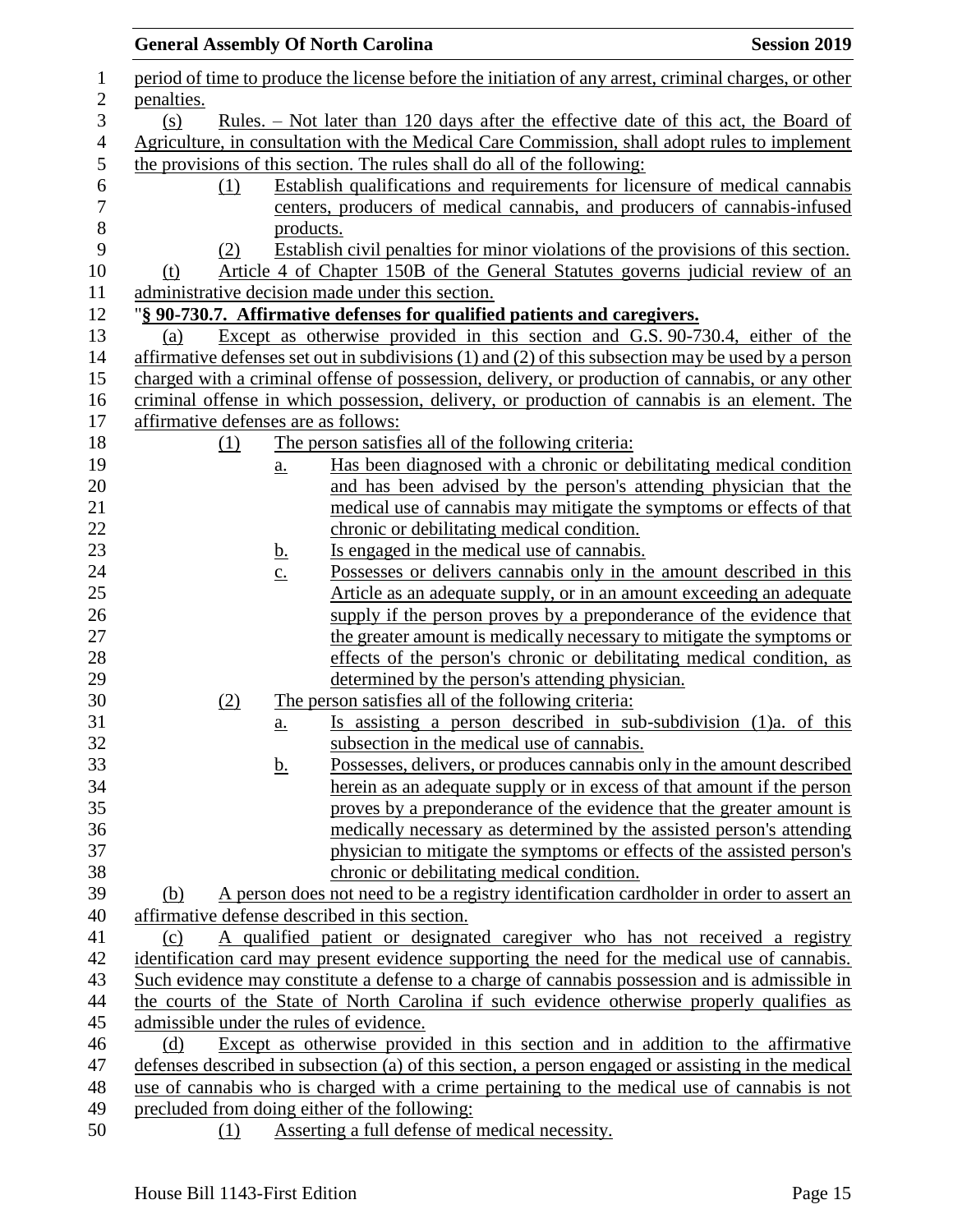|                             | <b>General Assembly Of North Carolina</b>                                                             | <b>Session 2019</b> |
|-----------------------------|-------------------------------------------------------------------------------------------------------|---------------------|
| (2)                         | Presenting evidence supporting the medical necessity of using cannabis for                            |                     |
|                             | treatment of a specific disease or medical condition if (i) the amount of                             |                     |
|                             | cannabis at issue is not greater than the amount described in this Article as an                      |                     |
|                             | adequate supply and (ii) the person has taken steps to substantially comply                           |                     |
|                             | with the provisions of this Article.                                                                  |                     |
| (e)                         | A person may assert the need for the medical use of cannabis in a motion to dismiss,                  |                     |
|                             | and the court shall dismiss charges following an evidentiary hearing where the defendant shows        |                     |
|                             | that the elements listed in subsection (a) of this section existed at any time prior or subsequent to |                     |
| the charges being filed.    |                                                                                                       |                     |
| (f)                         | Any interest in or right to property that was possessed, owned, or used in connection                 |                     |
|                             | with a person's use of cannabis for medical purposes shall not be forfeited, nor shall the person     |                     |
|                             | be subject to disciplinary action by a business or occupational or professional licensing board or    |                     |
|                             | bureau if the person or the person's designated caregiver demonstrates the person's medical           |                     |
|                             | purpose for using cannabis pursuant to this section.                                                  |                     |
|                             | "§ 90-730.8. Immunity for physicians.                                                                 |                     |
|                             | A physician shall not be subject to arrest or prosecution, penalized in any manner, or denied         |                     |
|                             | any right or privilege for recommending the medical use of cannabis or providing written              |                     |
|                             | certification for the medical use of cannabis pursuant to this Article.                               |                     |
|                             | "§ 90-730.9. North Carolina Cannabis Research Program.                                                |                     |
| (a)                         | It is the intent of the General Assembly that The University of North Carolina System                 |                     |
|                             | undertake objective scientific research regarding the efficacy and safety of administering            |                     |
|                             | cannabis as part of medical treatment. If the Board of Governors of The University of North           |                     |
|                             | Carolina, by appropriate resolution, accepts this responsibility, The University of North Carolina    |                     |
|                             | shall create a program to be known as the North Carolina Cannabis Research Program.                   |                     |
| (b)                         | The purpose of the program is to develop and conduct studies designed to ascertain                    |                     |
|                             | the general safety and efficacy of using cannabis for medical treatment. If the studies conclude      |                     |
|                             | that cannabis is safe and effective for medical treatment, the program shall develop medical          |                     |
|                             | guidelines for the appropriate administration and use of cannabis to assist physicians and patients   |                     |
|                             | in evaluating the risks and benefits of using cannabis for medical treatment and to provide a         |                     |
|                             | scientific basis for future policies.                                                                 |                     |
| (c)                         | The research conducted under this section may involve the development of quality                      |                     |
|                             | control, purity, and labeling standards for medical cannabis dispensed through the system; sound      |                     |
|                             | advice and recommendations on the best practices for the safe and efficient cultivation of            |                     |
|                             | cannabis; and analysis of genetic and healing properties of the many varied strains of cannabis       |                     |
|                             | to determine which strains may be best suited for a particular condition or treatment.                |                     |
| "§ 90-730.10. Severability. |                                                                                                       |                     |
|                             | The provisions of this Article are severable. If any provision of this Article is held invalid by     |                     |
|                             | a court of competent jurisdiction, the invalidity shall not affect other provisions of this Article   |                     |
|                             | which can be given effect without the invalid provision."                                             |                     |
|                             | <b>SECTION 2.</b> During the period between the effective date of this act and 30 days                |                     |
|                             | after the effective date of rules adopted under G.S. 90-730.5(p), the following provisions apply:     |                     |
| (1)                         | The Department of Health and Human Services shall issue a temporary                                   |                     |
|                             | certificate for participation in the regulated medical supply system established                      |                     |
|                             | under G.S. 90-730.6 to any individual who would be eligible to participate in                         |                     |
|                             | the system as a qualified patient but for the adoption of rules to fully                              |                     |
|                             | implement the system, upon presentation of a written certification for the                            |                     |
|                             | medical use of cannabis from the individual's treating physician. The                                 |                     |
|                             | certificate shall specify the amount of cannabis the certificate holder may                           |                     |
|                             | possess for the medical use of cannabis. The Department of Health and Human                           |                     |
|                             | Services shall maintain a list of all temporary certificates issued pursuant to                       |                     |
|                             | this section.                                                                                         |                     |
|                             |                                                                                                       |                     |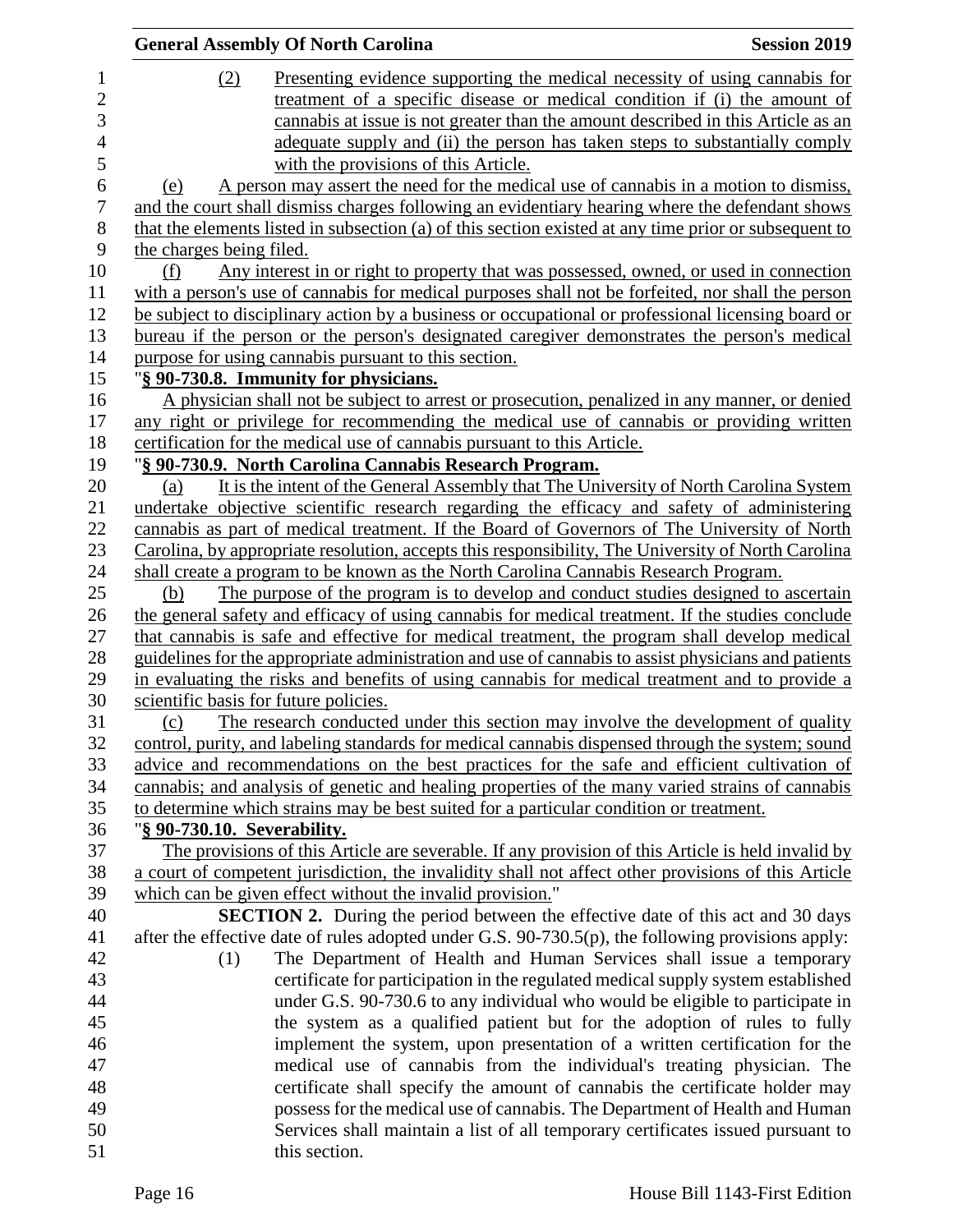| <b>General Assembly Of North Carolina</b> |                   |                                                                                                                                                                                                                                                                                                                                                                                                                | <b>Session 2019</b> |
|-------------------------------------------|-------------------|----------------------------------------------------------------------------------------------------------------------------------------------------------------------------------------------------------------------------------------------------------------------------------------------------------------------------------------------------------------------------------------------------------------|---------------------|
| (2)                                       |                   | An individual in possession of a temporary certificate issued pursuant to<br>subdivision (1) of this section and that individual's designated caregiver are<br>not subject to arrest, prosecution, civil or criminal penalty, or denial of any<br>right or privilege for possessing cannabis if the amount of usable cannabis<br>possessed collectively is not more than the amount specified on the temporary |                     |
|                                           |                   | certificate issued by the Department of Health and Human Services.                                                                                                                                                                                                                                                                                                                                             |                     |
| (3)                                       |                   | A physician shall not be subject to arrest or prosecution, penalized in any<br>manner, or denied any right or privilege for recommending the medical use of                                                                                                                                                                                                                                                    |                     |
|                                           |                   | cannabis or providing written certification for the medical use of cannabis                                                                                                                                                                                                                                                                                                                                    |                     |
|                                           |                   | pursuant to this Article.                                                                                                                                                                                                                                                                                                                                                                                      |                     |
|                                           |                   | <b>SECTION 3.</b> G.S. 106-121(6) reads as rewritten:                                                                                                                                                                                                                                                                                                                                                          |                     |
| " (6)                                     |                   | The term "drug" means                                                                                                                                                                                                                                                                                                                                                                                          |                     |
|                                           | $\underline{a}$ . | Articles recognized in the official United States Pharmacopeia, official<br>Homeopathic Pharmacopoeia of the United States, or official National<br>Formulary, or any supplement to any of them; and                                                                                                                                                                                                           |                     |
|                                           | <u>b.</u>         | Articles intended for use in the diagnosis, cure, mitigation, treatment,                                                                                                                                                                                                                                                                                                                                       |                     |
|                                           |                   | or prevention of disease in man or other animals, except for                                                                                                                                                                                                                                                                                                                                                   |                     |
|                                           |                   | cannabis-infused products, as defined in G.S. 90-730.2, that are                                                                                                                                                                                                                                                                                                                                               |                     |
|                                           |                   | manufactured or sold by a licensed medical cannabis center or a                                                                                                                                                                                                                                                                                                                                                |                     |
|                                           |                   | licensed producer of cannabis-infused products; and                                                                                                                                                                                                                                                                                                                                                            |                     |
|                                           | $\underline{c}$ . | Articles (other than food) intended to affect the structure or any                                                                                                                                                                                                                                                                                                                                             |                     |
|                                           |                   | function of the body of man or other animals; and                                                                                                                                                                                                                                                                                                                                                              |                     |
|                                           | <u>d.</u>         | Articles intended for use as a component of any article specified in                                                                                                                                                                                                                                                                                                                                           |                     |
|                                           |                   | paragraphs a, b, or c, but does not include devices or their components,                                                                                                                                                                                                                                                                                                                                       |                     |
|                                           |                   | parts, or accessories."<br><b>SECTION 4.</b> G.S. 106-121(8) reads as rewritten:                                                                                                                                                                                                                                                                                                                               |                     |
| "(8)                                      |                   | The term "food" means                                                                                                                                                                                                                                                                                                                                                                                          |                     |
|                                           | $a_{\cdot}$       | Articles used for food or drink for man or other animals, except for                                                                                                                                                                                                                                                                                                                                           |                     |
|                                           |                   | cannabis-infused products, as defined in G.S. 90-730.2, that are                                                                                                                                                                                                                                                                                                                                               |                     |
|                                           |                   | manufactured or sold by a licensed medical cannabis center or a                                                                                                                                                                                                                                                                                                                                                |                     |
|                                           |                   | licensed producer of cannabis-infused products;                                                                                                                                                                                                                                                                                                                                                                |                     |
|                                           | <u>b.</u>         | Chewing gum; and                                                                                                                                                                                                                                                                                                                                                                                               |                     |
|                                           | c.                | Articles used for components of any such article."                                                                                                                                                                                                                                                                                                                                                             |                     |
|                                           |                   | <b>SECTION 5.(a)</b> G.S. 105-113.106 reads as rewritten:                                                                                                                                                                                                                                                                                                                                                      |                     |
| "§ 105-113.106. Definitions.              |                   |                                                                                                                                                                                                                                                                                                                                                                                                                |                     |
|                                           |                   | The following definitions apply in this Article:                                                                                                                                                                                                                                                                                                                                                               |                     |
|                                           |                   |                                                                                                                                                                                                                                                                                                                                                                                                                |                     |
| (3)                                       |                   | Dealer. $-$ Any of the following:                                                                                                                                                                                                                                                                                                                                                                              |                     |
|                                           | a.                | A person who actually or constructively possesses (i) more than 42.5                                                                                                                                                                                                                                                                                                                                           |                     |
|                                           |                   | grams of marijuana, marijuana that is not medical marijuana, (ii)                                                                                                                                                                                                                                                                                                                                              |                     |
|                                           |                   | medical marijuana, (iii) seven or more grams of any other controlled                                                                                                                                                                                                                                                                                                                                           |                     |
|                                           |                   | substance that is sold by weight, or $(iv)$ 10 or more dosage units of any                                                                                                                                                                                                                                                                                                                                     |                     |
|                                           | $\mathbf b$ .     | other controlled substance that is not sold by weight.<br>A person who in violation of Chapter 18B of the General Statutes                                                                                                                                                                                                                                                                                     |                     |
|                                           |                   | possesses illicit spirituous liquor for sale.                                                                                                                                                                                                                                                                                                                                                                  |                     |
|                                           | c.                | A person who in violation of Chapter 18B of the General Statutes                                                                                                                                                                                                                                                                                                                                               |                     |
|                                           |                   | possesses mash.                                                                                                                                                                                                                                                                                                                                                                                                |                     |
|                                           | d.                | A person who in violation of Chapter 18B of the General Statutes                                                                                                                                                                                                                                                                                                                                               |                     |
|                                           |                   | possesses an illicit mixed beverage for sale.                                                                                                                                                                                                                                                                                                                                                                  |                     |
|                                           |                   |                                                                                                                                                                                                                                                                                                                                                                                                                |                     |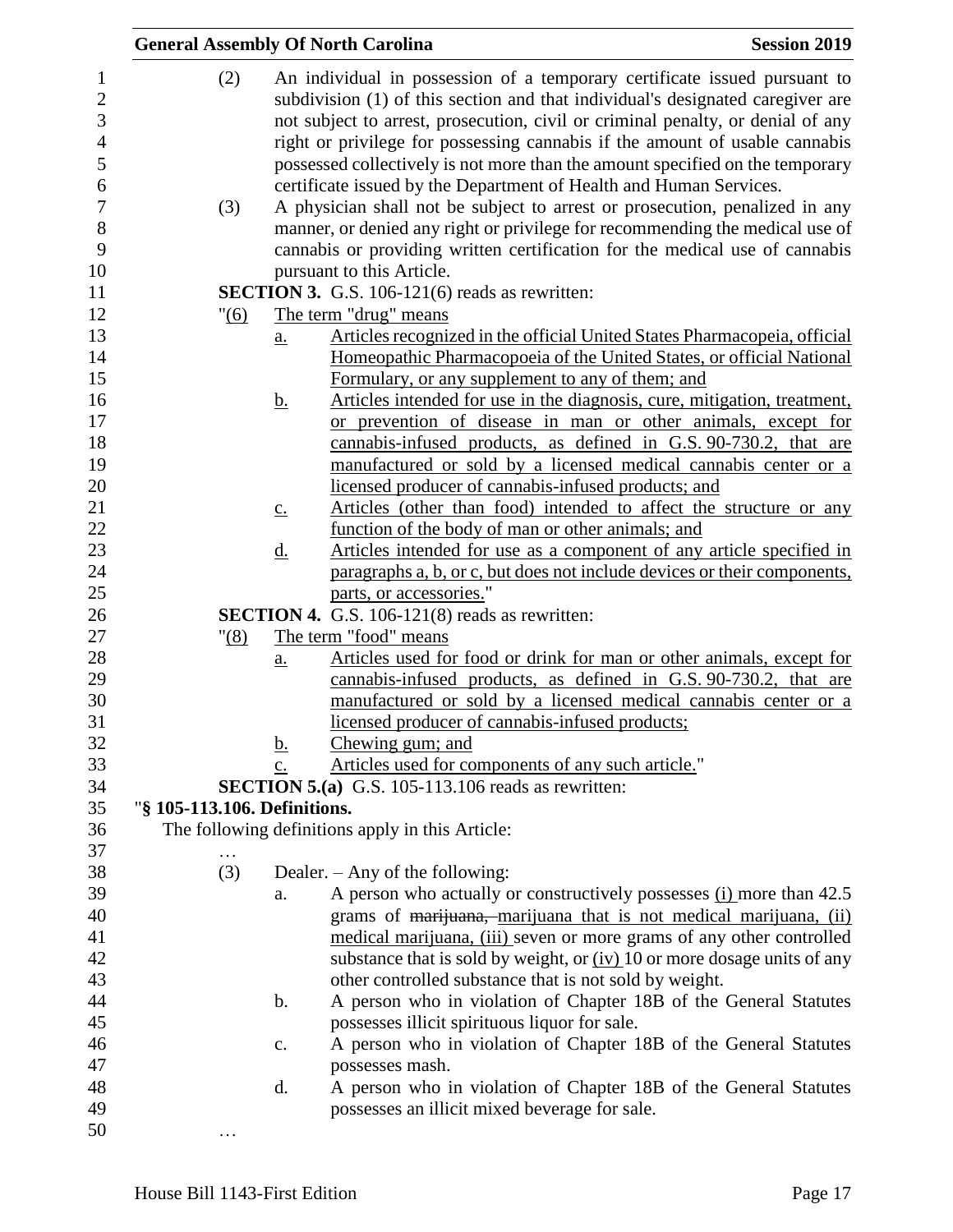|         |                       |                   | <b>General Assembly Of North Carolina</b>                                                                                                                                                                                                                                   | <b>Session 2019</b> |
|---------|-----------------------|-------------------|-----------------------------------------------------------------------------------------------------------------------------------------------------------------------------------------------------------------------------------------------------------------------------|---------------------|
|         | (6)                   |                   | Marijuana. - All parts of the plant of the genus Cannabis, whether growing or<br>not; the seeds of this plant; the resin extracted from any part of this plant; and<br>every compound, salt, derivative, mixture, or preparation of this plant, its<br>seeds, or its resin. |                     |
|         | $\cdots$<br>(6b)      |                   | Medical marijuana. – Marijuana, including cannabis-infused products, as<br>defined in G.S. 90-730.2, authorized for medical use under Article 43 of<br>Chapter 90 of the General Statutes.                                                                                  |                     |
|         |                       |                   |                                                                                                                                                                                                                                                                             |                     |
|         |                       |                   | <b>SECTION 5.(b)</b> G.S. 105-113.107(a) reads as rewritten:                                                                                                                                                                                                                |                     |
| " $(a)$ |                       |                   | Controlled Substances. - An excise tax is levied on controlled substances possessed,                                                                                                                                                                                        |                     |
|         |                       |                   | either actually or constructively, by dealers at the following rates:                                                                                                                                                                                                       |                     |
|         | (1)                   |                   | At the rate of forty cents $(40¢)$ for each gram, or fraction thereof, of harvested                                                                                                                                                                                         |                     |
|         |                       |                   | marijuana stems and stalks that have been separated from and are not mixed                                                                                                                                                                                                  |                     |
|         |                       |                   | with any other parts of the marijuana plant.                                                                                                                                                                                                                                |                     |
|         | (1a)                  |                   | At Except as provided in subdivision (1b) of this subsection, at the rate of                                                                                                                                                                                                |                     |
|         |                       |                   | three dollars and fifty cents (\$3.50) for each gram, or fraction thereof, of                                                                                                                                                                                               |                     |
|         |                       |                   | marijuana, other than separated stems and stalks taxed under subdivision (1)                                                                                                                                                                                                |                     |
|         |                       |                   | of this section, subsection, or synthetic cannabinoids.                                                                                                                                                                                                                     |                     |
|         | (1b)                  |                   | At the rate of eight dollars (\$8.00) for each ounce, or fraction thereof, of either                                                                                                                                                                                        |                     |
|         |                       |                   | (i) medical marijuana, other than separated stems and stalks taxed under                                                                                                                                                                                                    |                     |
|         |                       |                   | subdivision (1) of this subsection, or (ii) synthetic cannabinoids used in place                                                                                                                                                                                            |                     |
|         |                       |                   | of medical marijuana, plus the following applicable rate:                                                                                                                                                                                                                   |                     |
|         |                       | $\underline{a}$ . | <u>Twenty-five cents (\$0.25) for each ounce, or fraction thereof, if the</u>                                                                                                                                                                                               |                     |
|         |                       |                   | tetrahydrocannabinol content is less than five percent (5%) or if the                                                                                                                                                                                                       |                     |
|         |                       |                   | synthetic cannabinoid is of an equivalent strength.                                                                                                                                                                                                                         |                     |
|         |                       | <u>b.</u>         | Fifty cents (\$0.50) for each ounce, or fraction thereof, if the                                                                                                                                                                                                            |                     |
|         |                       |                   | tetrahydrocannabinol content is five percent (5%) or greater but less                                                                                                                                                                                                       |                     |
|         |                       |                   | than ten percent (10%) or if the synthetic cannabinoid is of an                                                                                                                                                                                                             |                     |
|         |                       |                   | equivalent strength.                                                                                                                                                                                                                                                        |                     |
|         |                       | C.                | Seventy-five cents (\$0.75) for each ounce, or fraction thereof, if the                                                                                                                                                                                                     |                     |
|         |                       |                   | tetrahydrocannabinol content is ten percent $(10\%)$ or greater but less                                                                                                                                                                                                    |                     |
|         |                       |                   | than fifteen percent $(15\%)$ or if the synthetic cannabinoid is of an                                                                                                                                                                                                      |                     |
|         |                       |                   | equivalent strength.                                                                                                                                                                                                                                                        |                     |
|         |                       | <u>d.</u>         | One dollar (\$1.00) for each ounce, or fraction thereof, if the                                                                                                                                                                                                             |                     |
|         |                       |                   | tetrahydrocannabinol content is fifteen percent (15%) or greater but                                                                                                                                                                                                        |                     |
|         |                       |                   | less than twenty percent $(20\%)$ or if the synthetic cannabinoid is of an                                                                                                                                                                                                  |                     |
|         |                       |                   | equivalent strength.                                                                                                                                                                                                                                                        |                     |
|         |                       | <u>e.</u>         | <u>One dollar twenty-five cents (\$1.25) for each ounce, or fraction</u>                                                                                                                                                                                                    |                     |
|         |                       |                   | thereof, if the tetrahydrocannabinol content is twenty percent $(20\%)$ or                                                                                                                                                                                                  |                     |
|         |                       |                   | greater but less than twenty-five percent (25%) or if the synthetic                                                                                                                                                                                                         |                     |
|         |                       |                   | cannabinoid is of an equivalent strength.                                                                                                                                                                                                                                   |                     |
|         |                       | <u>f.</u>         | One dollar fifty cents $(\$1.50)$ for each ounce, or fraction thereof, if the                                                                                                                                                                                               |                     |
|         |                       |                   | tetrahydrocannabinol content is twenty-five percent (25%) or greater                                                                                                                                                                                                        |                     |
|         |                       |                   | or if the synthetic cannabinoid is of an equivalent strength.                                                                                                                                                                                                               |                     |
|         | (1c)                  |                   | At the rate of fifty dollars (\$50.00) for each gram, or fraction thereof, of                                                                                                                                                                                               |                     |
|         |                       | cocaine.          |                                                                                                                                                                                                                                                                             |                     |
|         | $\left(4e\right)(1d)$ |                   | At the rate of fifty dollars (\$50.00) for each gram, or fraction thereof, of                                                                                                                                                                                               |                     |
|         |                       |                   | any low-street-value drug that is sold by weight.                                                                                                                                                                                                                           |                     |
|         | $\ldots$ "            |                   |                                                                                                                                                                                                                                                                             |                     |
|         |                       |                   | <b>SECTION 5.(c)</b> G.S. 105-113.107A reads as rewritten:                                                                                                                                                                                                                  |                     |